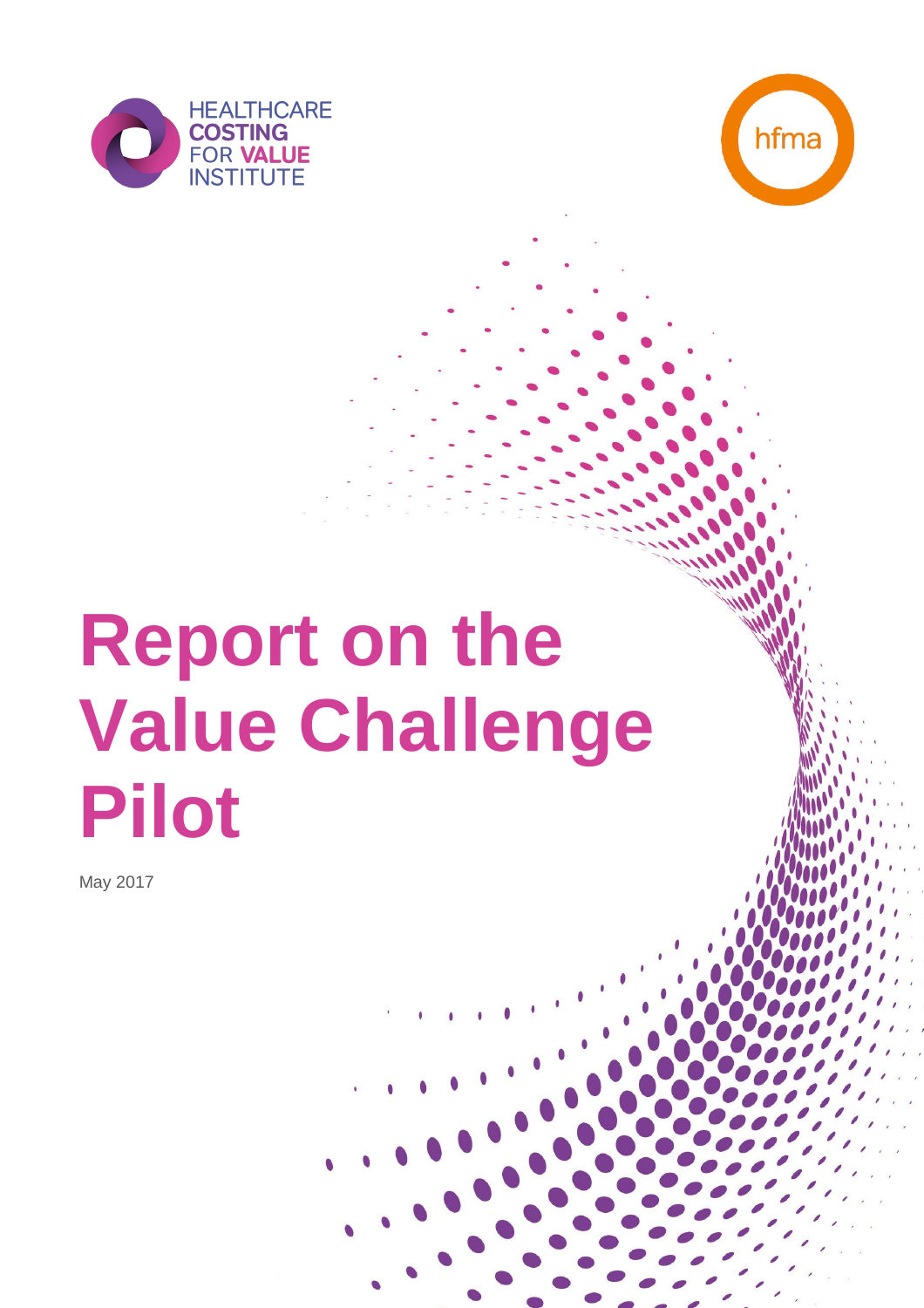# **Contents**

| Foreword                                                                           | 3  |
|------------------------------------------------------------------------------------|----|
| <b>Executive summary</b>                                                           | 4  |
| Section A Project approach                                                         | 6  |
| Section B Choosing the specialties                                                 | 9  |
| Section C Obstacles and challenges                                                 | 11 |
| Section D Tips for tackling a value project                                        | 15 |
| Section E Issues to be raised at a national level to support future value projects | 17 |
| Section F Project progress report                                                  | 19 |
| <b>Section G Conclusions</b>                                                       | 20 |
| Appendix 1 Project team                                                            | 22 |
| Appendix 2 Analysis and findings for fractured neck of femur                       | 23 |
| Appendix 3 Analysis and findings for inpatients with diabetes                      | 25 |
| Appendix 4 About the HFMA and the Healthcare Costing for Value Institute           | 29 |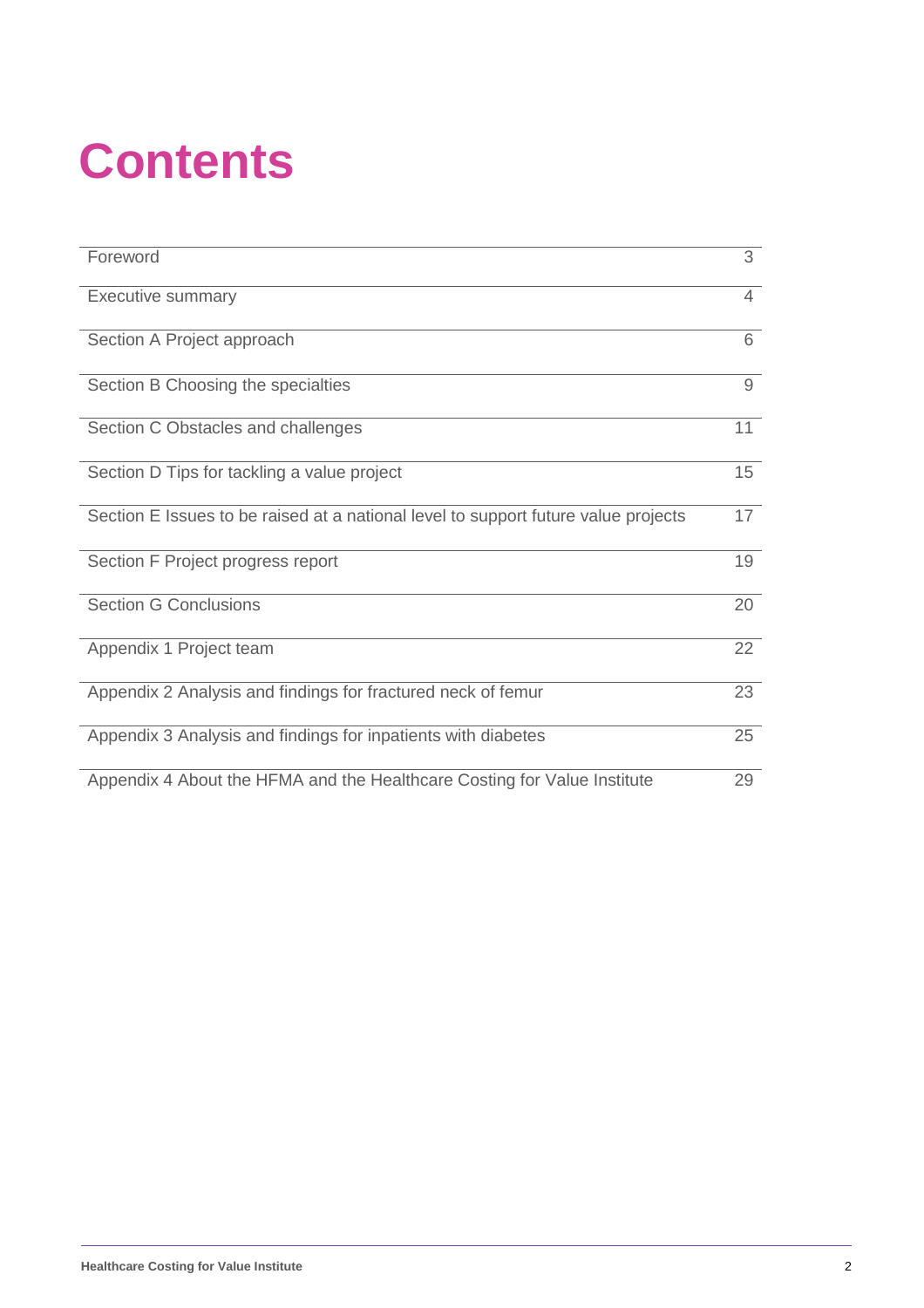# **Foreword**

Achieving the best value for patients from every pound spent on healthcare has always been a core focus of the NHS. But getting the most from the NHS budget isn't just about monetary value. It's about managing the limited resources that are available more effectively so that we can deliver the best possible outcomes for patients.

Delivering value-based healthcare has to become the focus for clinicians and finance alike as they look to deliver high-quality sustainable healthcare services to meet the needs of a growing and ageing population. But the challenge is how you turn the theory of value into practice.

While much has been written and discussed about the concept of 'value', there are not many examples where the value framework has been put into practice at a local level. HFMA's Healthcare Costing for Value Institute is well placed to support members who are keen to apply the framework to see how they can start delivering better value to patients.

Professor Robert S Kaplan set members of the Institute a challenge at the Institute's April 2015 inaugural value masterclass:

*"Take one or two acute care conditions, take on a chronic care condition, and take a primary mental health situation.*

*Try one pilot in each of these three categories and really try to apply the value framework to see how we can start delivering better value to patients with that medical condition.*

*What are the set of desired outcomes?*

*What does it cost to do the right thing, at the right time, in the right place?*

*Then let's have a payment system that rewards better outcomes and lower cost.*

*If we can start today, next year we can start taking on more, and in a five year period we'll really be in a very different place to where we are today."*

Kaplan April 2015

This first 'value challenge pilot' is our response to Professor Kaplan's challenge. This report describes how we set about the value challenge and the lessons learned. It is very clear that this is only the start of a journey to turn the theory of value into practice, but we hope that this project will provide others with the encouragement and learning to start the journey too.

We are always very interested in sharing and discussing examples of turning the theory of value into practice in the UK and internationally. I do hope some readers of this report will contact me to start a conversation about value-based healthcare [catherine.mitchell@hfma.org.uk.](mailto:catherine.mitchell@hfma.org.uk)

Catherine Mitchell

Head of costing and value, HFMA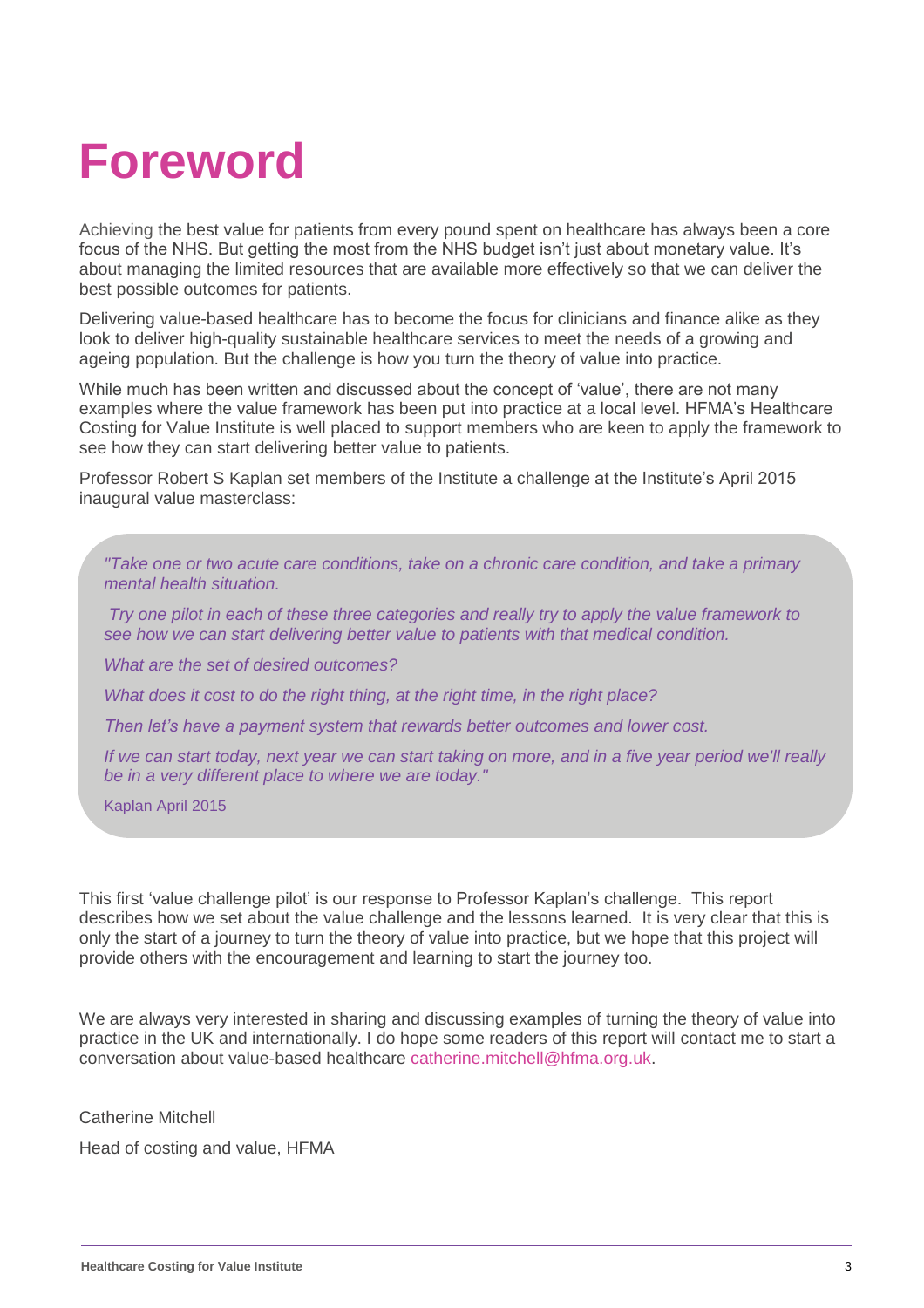### **Executive summary**

This report describes how clinical and finance staff in three acute trusts in England, with support from the HFMA Healthcare Costing for Value Institute, set about translating the theory of value into practice. The aim was to test how easy it is in practice to link costs and outcomes at a patient level, and explore whether there is any correlation between them.

From the outset this project was seen as a pragmatic proof of concept. This was an ambitious pilot with only a short timescale allocated, and the project team recognised the clear limitations from the start.

Nevertheless, significant progress was made over a period of seven months, and the project has demonstrated that it is possible to link costs and outcomes at a patient level, and identify relationships between them.

It would be wonderful to provide a complete narrative of what the analysis showed and what changes the trusts have made to clinical practice as a result. Our project has shown that to achieve this in a few months is not possible. One key message from the project is that doing this type of work takes time. Another big lesson is that it is vital to be very careful in the interpretation of results. Our statistical analysis has highlighted some significant differences between the three trusts, which require further exploration before any conclusions can be drawn.

From the beginning the team recognised that the outcome of the project was unknown, viewing it as an exploration into the theory of value and a start along the journey to link costs to outcomes in the NHS. Significant challenges were encountered on the way, particularly around data sharing and access to data. If greater value is to be unlocked in the NHS, changes need to be made at a national level to support future value projects, and our project has also highlighted learning for local organisations wanting to start their own value projects.

Recognising this value challenge pilot as 'work-in-progress', we are proud with the progress made in such a short time. As well as demonstrating that it is possible to link costs to outcome data in a clinically meaningful way, we have explored the linkages between cost and outcomes in two specialties in three trusts. We are able to describe the challenges and obstacles from both clinical and financial perspectives, and have increased the costing team's access to clinical data.

We hope that this report will provide support and interest to organisations undertaking their own value challenges. The Healthcare Costing for Value Institute will continue to facilitate learning on how to translate the theory of value into practice by working with members and other stakeholders, and sharing examples from both the UK and abroad.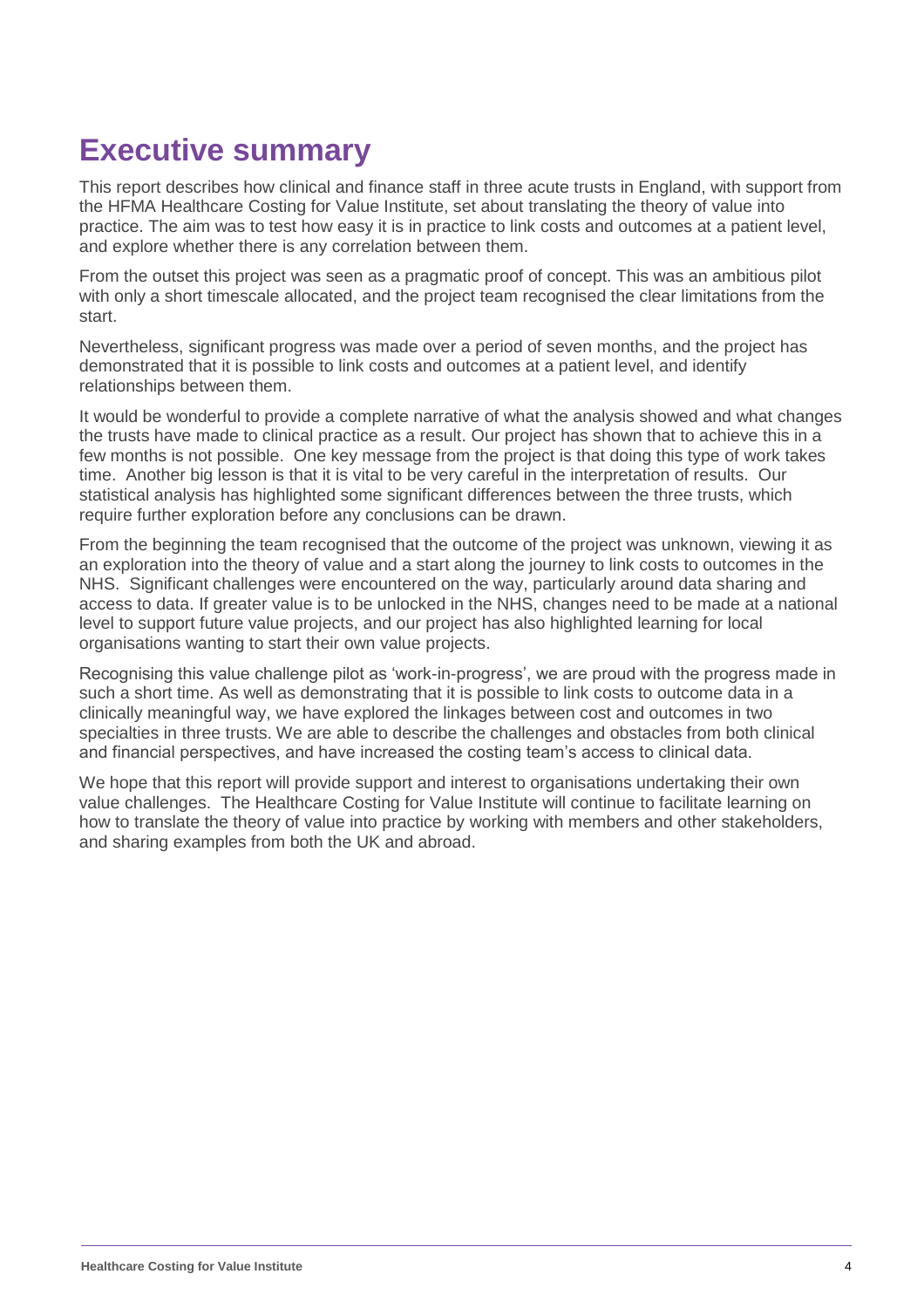#### **A financial perspective**

*"Since the first implementation of PLICS in 2011, early implementers of patient level systems have sought to have 'one version of the truth' which combines the financial view with the clinical view of patient care.* 

*Whilst this has been achieved within many trusts, the ability for clinical teams to compare themselves with colleagues from other hospitals, has previously not been explored in a systematic way.*

*The 'Value challenge pilot' has provided colleagues from across three trusts located in different health economies to test the concept of a comparable single version of the truth. This is an exceptionally difficult area, challenging paradigms and requiring a high level of trust to be developed across professions and between teams. The work is especially relevant as it provides a methodology to examine, analyse and adapt to the questions posed through the Carter model hospital.*

*The results clearly demonstrate that clinical and financial teams are able to collaborate*  between hospitals using PLICS as 'one version of the truth'. The benefits to the patient will *follow."*

Duncan Orme, deputy director of finance, Nottingham University Hospitals NHS Trust

#### **A clinical perspective**

*"From a clinical perspective being involved in this project has challenged and frustrated in near equal measure: the limited timescale did not allow for exploration of all the ideas but the enthusiasm for developing a fuller understanding of variances in care was evident in all our discussions.* 

*Incomplete, inaccurate or inaccessible clinical data are recurring themes in healthcare but in this small feasibility project we began to appreciate how clinical staff can be included in the analysis of costings data and how they can contextualise such information to improve shared understanding.* 

*While clinicians are comfortable in discussing best care, clinical guidelines and clinical challenges, we did encounter difficulties in developing data sharing agreements among and within organisations which took considerable time to resolve. As a group we were able to describe, and start to link to, other avenues of data collection such as clinical audit, incident reporting, drug usage or drug error and consider how those data complement patient level financial information. Even within the short timescale we developed methods for more consistent data capture across the trusts, and for including patient level clinical data from other hospital systems to examine outcomes for subgroups.* 

*Close partnership working among clinical and financial teams in this proof of concept suggests that there is merit in this approach. We believe it is a methodology worth exploring*  further if we move towards reducing variance in care, learning from outcomes in comparator *organisations and making better use of limited resources."*

Dr Jean MacLeod, consultant physician in medicine and diabetes, North Tees and Hartlepool NHS Foundation Trust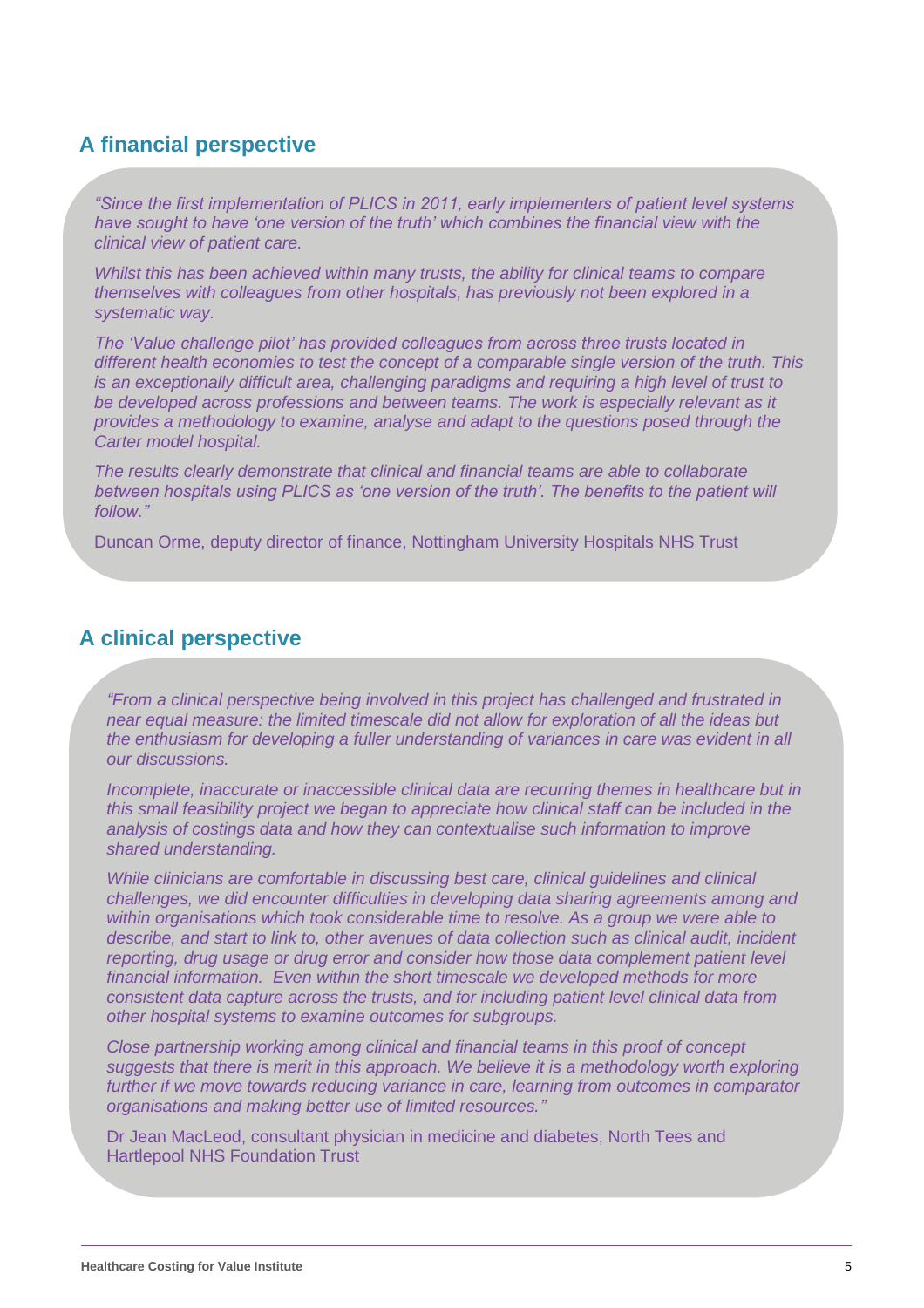## **Section A Project approach**

#### **Objective – a pragmatic proof of concept**

The overall objective of the pilot was to test how easy it is in practice to link costs and outcomes at patient level, and to explore whether there is any correlation between them.

This project was seen as the next step in developing patient-level costing (PLICS) by those involved. It was also intended to provide insight into how PLICS can be used to drive better value for those organisations who actively use this information within their strategic and operational management.

From the start, a pragmatic approach was adopted for this pilot. There was no doubt that this was an ambitious pilot, with only a three-month timescale allocated, and there were clear limitations identified and accepted by the project team from the start.

That said, the project team felt that this was still an important piece of work and that significant mileage could still be made. The project team framed the challenge as a test to see what outcome data was available for the chosen groups of patients, whether this data could be obtained and shared and how it could be linked to costs.

The project needed to use data that had already been routinely collected in the 2015/16 period. The timescales did not permit additional sample data collections to be put in place. Many outcome measures for patients will only be available in the future because they relate to future assessments of health and wellbeing. Therefore, whilst the project team knew these outcome measures could be not included within this project, whether they are collected and would be available at a future date was investigated.

The HC4V Institute publication 'Introduction to health outcomes' sets out some of the challenges in defining and collecting outcome data:

*'Defining health outcomes can be a major hurdle in progressing to collecting and using outcomes data. There is, as yet, no standard definition of health outcomes in the UK or internationally. It is important to distinguish outcomes from outputs. Health outputs have been the traditional way to quantify healthcare delivery and are an important source of data but do not provide the information required to measure value and improve healthcare. Outcomes include patient reported measures about patients' care and specific data about the efficacy of the treatment patients receive in addressing their condition.'<sup>1</sup>*

One of the key limitations of the project was the fact that there is no central repository of NHS data. This was a fundamental limitation of the project, particularly when looking at long term conditions, because it prevented access to information from general practice and primary care, and indeed from other acute hospitals. This is a significant obstacle and prevents value across a patient pathway from being measured, and therefore opportunities to increase value across health economies.

The question could therefore be asked as to why this Value Challenge focused on three acute hospitals. The reason for this is because to succeed the project also required robust cost data. For this proof of concept, it was decided to work with three acute trusts with well-established PLICS systems.

 <sup>1</sup> Introduction to health outcomes October 2016 Healthcare Costing for Value Institute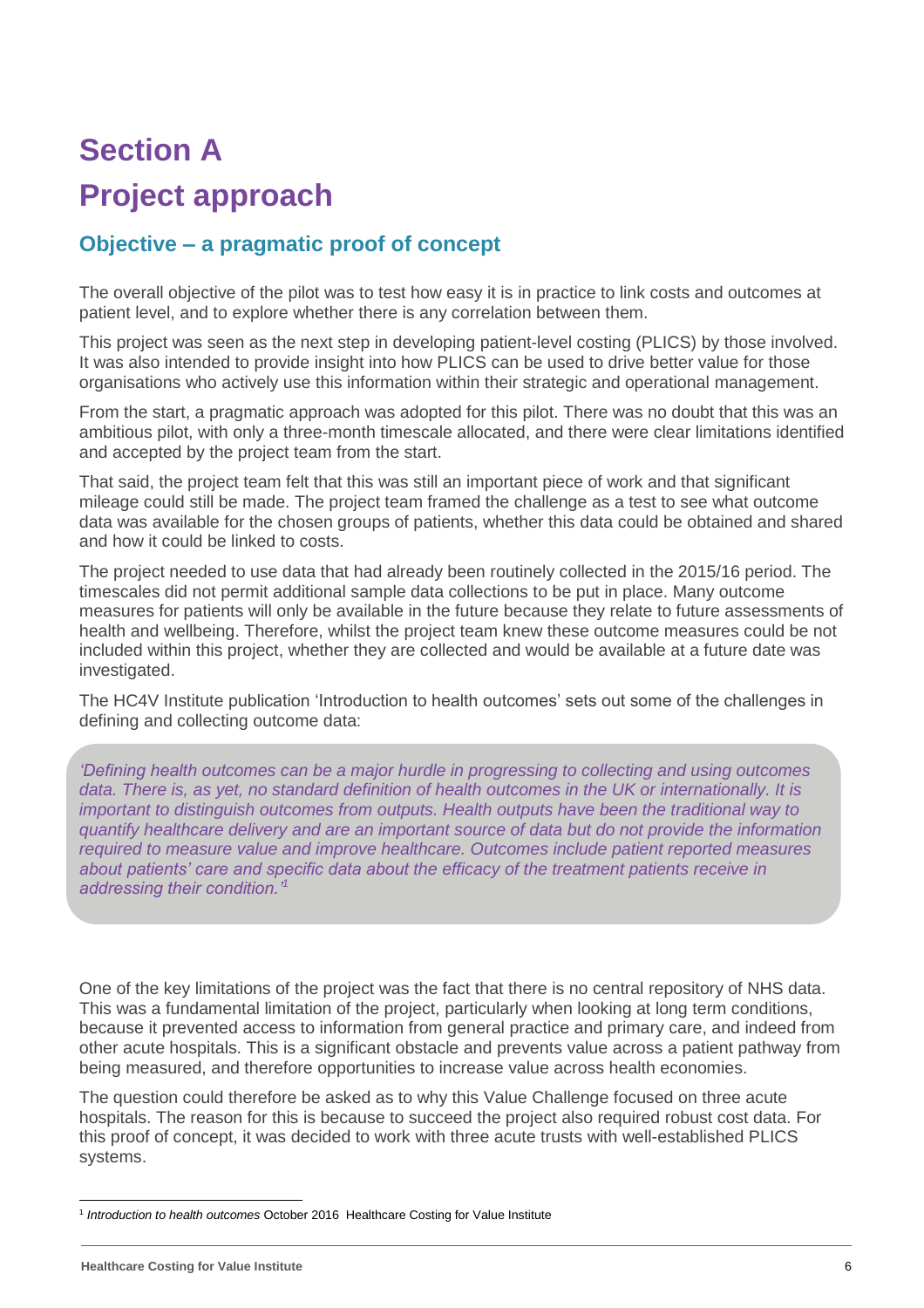Whilst it could be possible to take a small group of patients and obtain cost and outcome measures from all organisations involved in their care over a period of time, this was not part of the scope of this Value Challenge. The aim of this Value Challenge was to test what data is currently available within an organisation and how it might be used to drive increased value to patients.

The project team therefore chose to adopt a pragmatic approach and focus on a section of the patient pathway that could be identified from data routinely collected in an acute setting.

#### **Project aims**

The aims of the project are listed in figure 1.

#### **Figure 1 Aims of project**

- Establish a multi-disciplinary project team across three NHS acute trusts
- Identify two specialties one surgical and one medical
- Agree which groups of patients would be identified within each specialty
- Obtain PLICS data for agreed groups of patients in each of the three trusts
- Discuss relevant outcome measures for each specialty and identify which, if any, could be used
- Undertake econometric analysis to identify any correlations between costs and outcomes
- Review results from the analysis and identify ways in which the econometric analysis may be translated into changes to operational or clinical practice to deliver better value healthcare to patients in the future
- Identify learnings from this project and recommend how best to conduct future pilots to expand the specialties involved and / or the number of trusts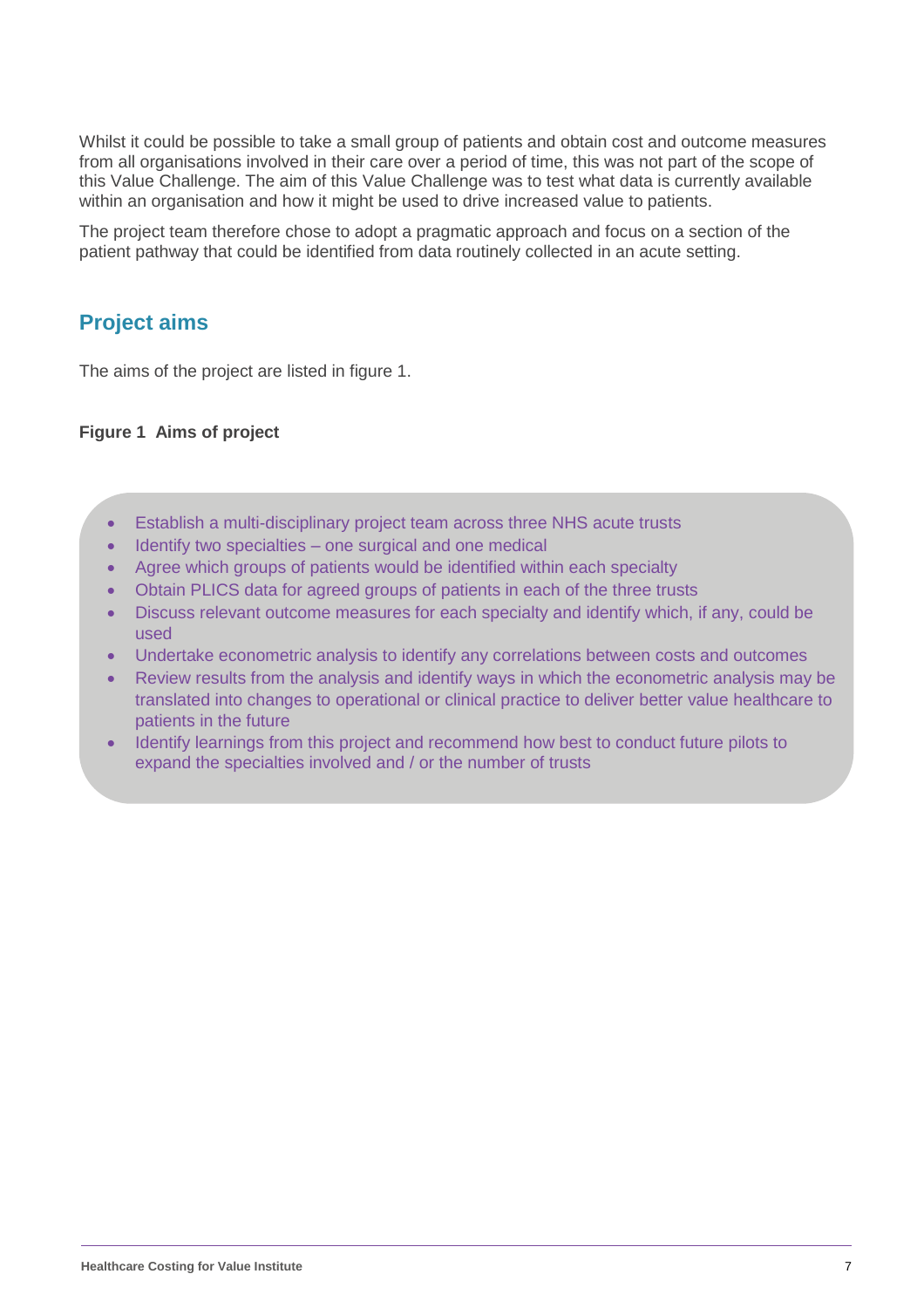#### **The project team**

The project team is set out in appendix 1. The three trusts involved in the pilot were:

- Leeds Teaching Hospitals NHS Trust
- Nottingham University Hospitals NHS Trust
- North Tees and Hartlepool NHS Foundation Trust

These hospitals were self-selected. They were all interested in working with the HC4V Institute to link their PLICS data to outcomes as they believed it was the next development for PLICS and the way forward to driver better value within their organisations.

For this initial pilot, it was important that all three trusts used the same costing software packages. This was important to minimise the number of issues regarding the extraction and comparability of PLICS data. It is also important to note that these three hospitals were not in direct competition with one another.

The team was made up of clinical leads for each specialty from each trust, together with the three costing leads. The Institute provided dedicated project management support to the pilot.

The trusts' costing software provider, Quintiles IMS were involved throughout the project. This involvement was important to ensure that the data could be extracted from each trust in a consistent way, that data could be cleansed prior to the analysis stage and pseudo-anonymised. They were also able to work with the three trusts to identify and resolve inconsistencies in the costing data highlighted during the analysis work.

Cambridge University's Judge Business School provided expert econometric analysis of the PLICS and outcome data. Dr Stefan Scholtes and Dr Michael Freeman provided expert analysis that was shared with the project team and continued to work with the team to incorporate their comments and feedback. Their experience of working with PLICS data was a significant contributing factor to the success of the pilot.

#### **Acknowledgements**

The HFMA would like to thank all of those involved. The commitment by the project team was significant, especially given the number of obstacles encountered along the way. It is hoped that those involved found it an interesting and rewarding project. Whilst all three trusts recognise that they are at the start of this journey, we hope this project has provided valuable knowledge, learning, momentum and enthusiasm to continue with this exciting area of work in the future.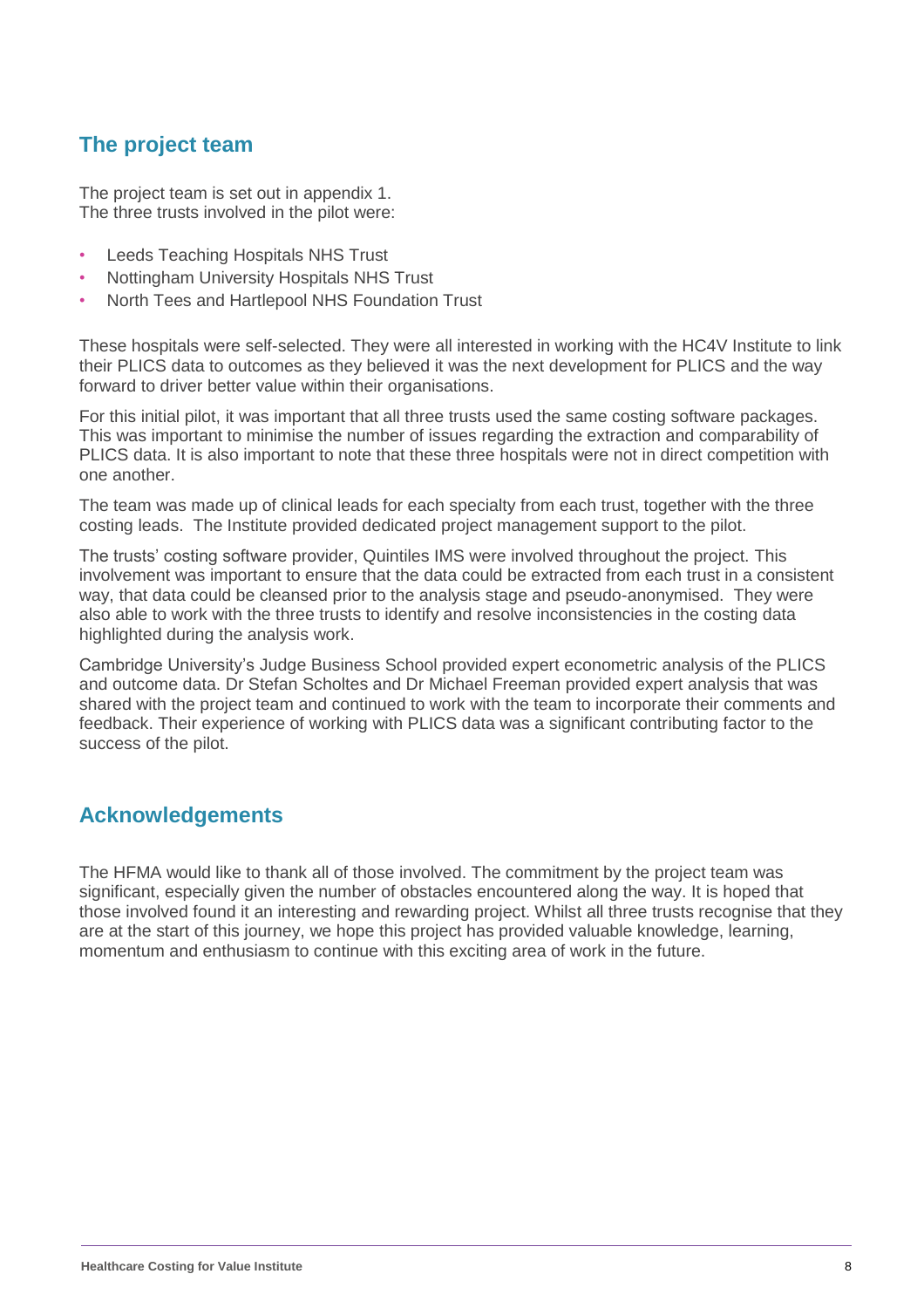# **Section B Choosing the specialties**

The two specialties chosen were:

- trauma and orthopaedics, and
- diabetes.

#### **Trauma and orthopaedics**

Trauma and orthopaedics has a high volume of patients across the three hospitals and reasonably well understood approaches to costing and collection of outcome data.

From the outset, the project team suspected that greater progress would be made with the surgical specialty than the medical specialty. There are a number of national databases available that contain useful outcome measures for trauma and orthopaedics. In addition, surgical departments are generally more used to being managed by numbers and data, particularly in areas where best practice tariffs apply.

The project team started by considering hip replacements. Work was undertaken to investigate access to the National Joint Registry (NJR).<sup>2</sup> Our investigations showed that clinical leads could obtain access to the NJR to review individual patient records. However, the NJR does not currently make a consolidated extract available to each trust. The three trusts are continuing their efforts to obtain access to the NJR.

After consideration, the project team chose to focus on **fractured neck of femur patients**. Fractured neck of femur is a very common condition across all three trusts. The pathway for fractured neck of femur patients is also very well documented following the introduction of the best practice tariff (BPT) in 2010/11.

In addition, the clinical leads identified that there is a national data collection for fractured neck of femur patients, called the National Hip Fracture Database (NHFD).<sup>3</sup>

#### **Diabetes**

Medical specialties, particularly long-term conditions, are inherently more complex than surgical specialties, and the project team knew that narrowing down the scope of a long-term condition would be challenging.

Diabetes covers so many different areas of care and treatment that the project team had to break the condition down into smaller areas and decide which of these to focus on, for example, an area with very high cost patients or resources, or areas with the greatest volume in terms of patient numbers.

 $\overline{a}$ <sup>2</sup> The NJR was set up by the Department of Health and Welsh Government in 2002 to collect information on all hip, knee, ankle, elbow and shoulder replacement operations, to monitor the performance of joint replacement implants and the effectiveness of different types of surgery, improving clinical standards and benefiting patients, clinicians and the orthopaedic sector as a whole.

<sup>&</sup>lt;sup>3</sup> The NHFD is a national clinical audit project commissioned by the Healthcare Quality Improvement Partnership and managed by the Royal College of Physicians as part of the Falls and Fragility Fracture Audit Programme. It was established in 2007 as a joint venture of the British Geriatrics Society and the British Orthopaedic Association, and is designed to facilitate improvements in the quality and cost effectiveness of hip fracture care.From 2010 onwards the NHFD has also been used to support the payment of the best practice tariff, allowing NHS trusts to prove compliance to commissioners .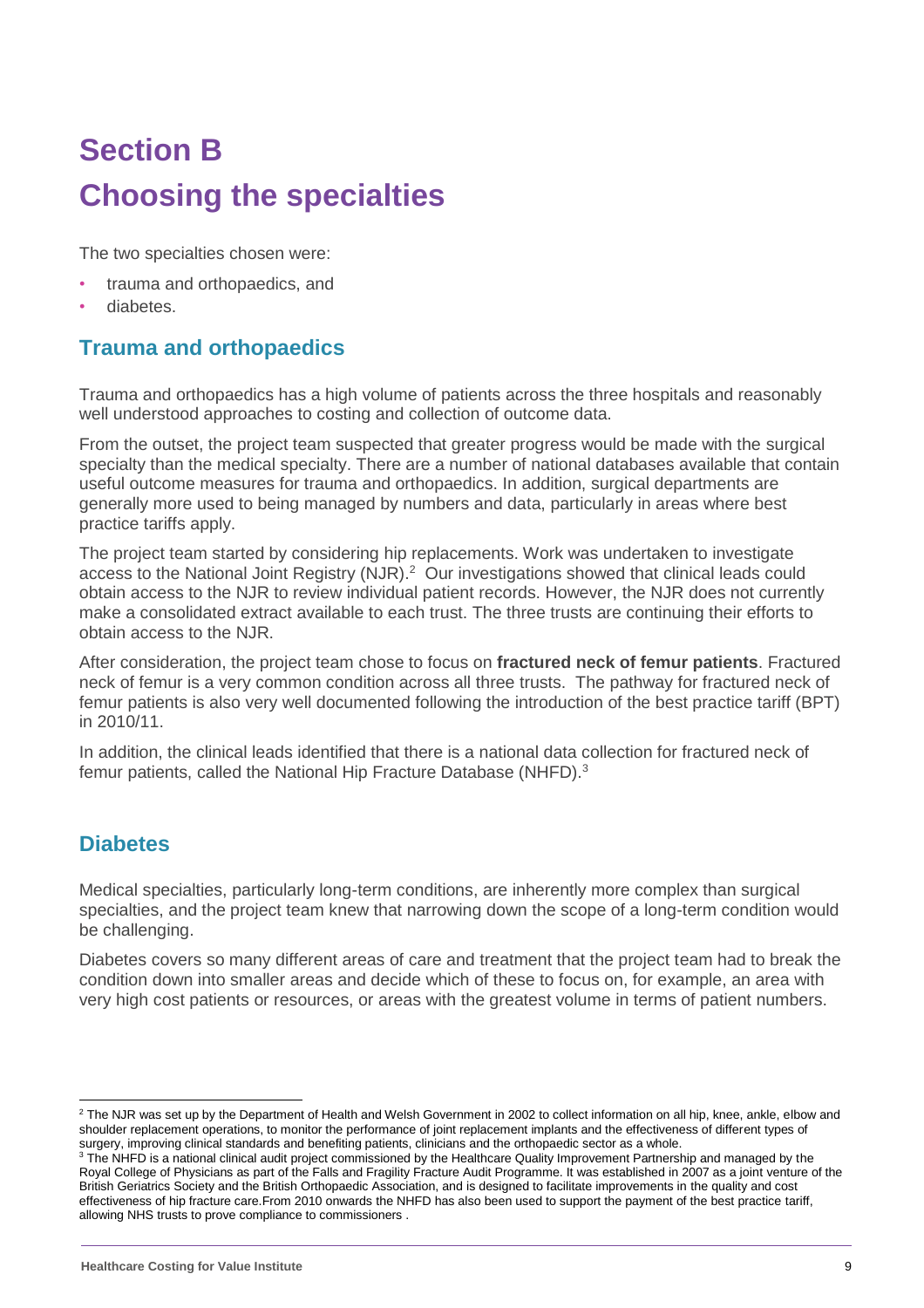Many different options were considered. The outpatient foot clinic was considered, because of its impact to reduce the frequency of amputations. However, it was felt that costing in outpatients would not be sufficiently sensitive, as most clinic costs are averaged across all patients.

After much discussion the team decided to focus on **inpatients with diabetes** as this is the area where costing per bed day was reasonably robust. In addition, there would be a large volume of patients (16.8% of occupied bed days according to the National diabetes in-patient audit of 2015) to include with care provided across a number of specialties. People with type 1 and type 2 diabetes were included in the study as it was not possible to distinguish between the two types of diabetes from the coded data.

#### **Other factors to take into account in the selection of specialties**

It is worth noting other factors which had to be taken into account when selecting the specialties, which others undertaking value projects might find helpful:

- One trust was smaller than the others and did not provide all specialties. Therefore we needed to select specialties that were provided by all three trusts.
- We required dedicated and enthusiastic input from the costing and clinical leads for each trust. The trusts involved found that it was easier to engage with some specialties over others in their trusts. This occurred for many different reasons but an important learning from the project is that success is dependent on the commitment and input from all project team members.
- The costing for each specialty needed to be as robust as possible, with costs sensitive to individual patients. This is more difficult for outpatient based specialties, where there is usually less variability in cost, because costs are averaged across clinics. In addition, there is generally less information captured in outpatients regarding the complexity of appointment and the treatment or care received. Therefore, the project team acknowledged that selecting a specialty that is primarily outpatient based would result in greater challenges with the analysis of costing data.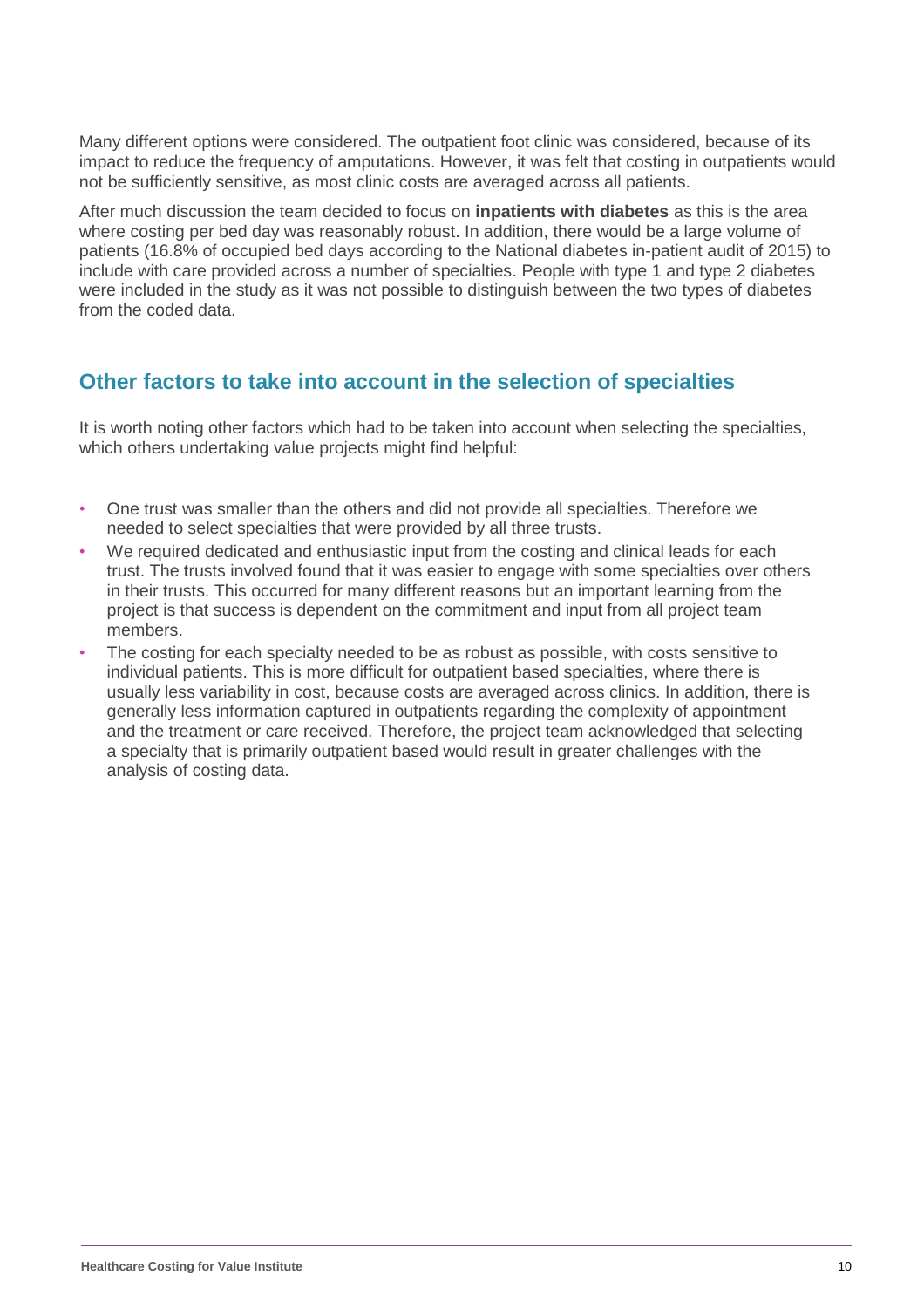# **Section C Obstacles and challenges**

At the start of this pilot, the project team acknowledged that the findings for the project were very much unknown. The project team viewed it as an exploration into the theory of value and a start along the journey to link costs to outcomes in the NHS.

However, it is fair to say that the project team did not anticipate that they would encounter so many obstacles and challenges along the way. Access to data and concerns around sharing data were the most significant and time consuming obstacles that the project team encountered.

The obstacles and challenges are outlined below. They are important because many may limit the ability to identify value opportunities on a wider scale.

#### **Defining the project scope and the limited availability of outcome data**

Section B describes how the project team spent considerable time deciding which specialties to focus on for the pilot. Originally three specialties were selected but the project team soon realised that this would be too big a task. Finally, one medical specialty and one surgical specialty were selected. This process took a lot longer than anticipated because of the many selection criteria that the project team considered. It is important to note that this process is incredibly valuable in any such project as it will impact on the overall success of the project.

Narrowing down the scope for each specialty was necessary in order to decide which group of patients the project would focus on. For trauma and orthopaedics this was a fairly easy process, and fractured neck of femur was selected quite quickly. The main reason was the fact that the pathway was well documented and outcome measures were available in the NHFD.

However, the process for diabetes took a lot longer, in fact, the project team were still discussing the scope towards the end of the pilot! As discussed in section B, long-term conditions are inherently complex and therefore it took time to select the part of the patient pathway that would be the focus.

The project team found that even when the group of patients had been narrowed down to inpatients, within an agreed number of medical specialties and with a diagnosis of diabetes, the problems obtaining relevant outcome data prevented many hypotheses from being tested.

However, the project team continued to support this work, as it would provide useful insight into the costs of patients with diabetes, and could identify the differing costs of patients who had also been diagnosed with other chronic diseases as well.

The insistence by the clinical leads on driving access to a limited number of pathology test results, allowed the project team to test whether patients' biochemical parameters (measures of kidney function and average sugar control) influenced the chosen outcome measure (occupied bed days).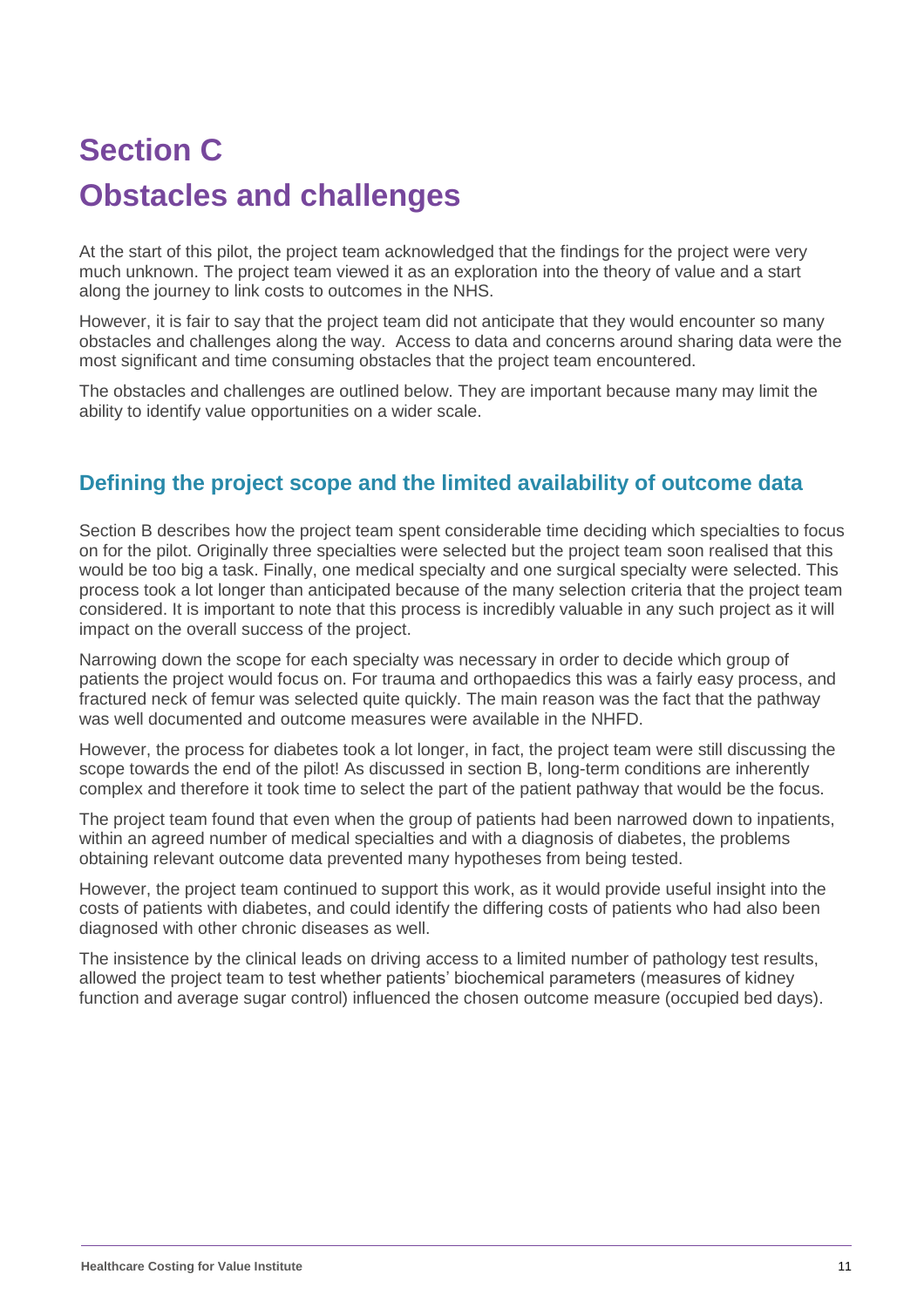#### **Project team capacity**

The pilot was essentially an additional piece of work to the daily workload for all project team members. This meant that the time available for the pilot was limited and often sporadic. However, the project team all saw the huge potential in this area of work, and how it could benefit the way care is delivered in the future. Therefore, despite the challenges around timescales and obtaining data, the commitment of the project team never faltered and it is that commitment that has driven its success.

The project lead identified early on that getting the full project team to more than two meetings was going to be very difficult. The decision was therefore taken to have a kick off meeting in September and a meeting to discuss findings in January.

However, despite the incredibly busy schedules for all of those involved, momentum was maintained in a number of ways:

- Meeting dates were set with as much notice as possible.
- Regular update emails were sent from the project lead
- Weekly conference calls were set up between the project lead and the costing leads
- Individual phone calls took place with certain clinicians as and when issues needed to be resolved.

Inevitably managing a disparate team introduced delay at times, and perhaps sometimes confusion, in the fact that all relevant team members couldn't get together at the appropriate time to talk issues through. However, it is hoped that these issues were managed in the ways outlined above.

#### **Sharing data**

Sharing data, both between NHS organisations, and with an external third party organisation, was a lengthy and complex process. Even with many in the project team having experience of working with external parties to share PLICS data, in particular for benchmarking or individual research projects, it was still a difficult process. The project team encountered nervousness within their organisations regarding whether PLICS data should be shared, and there was no standard agreement that could be used to achieve this. In the end there were several ways in which this issue was tackled:

- 1. Firstly, the PLICS data for each trust was pseudo-anonymised. Each trust also reviewed the data to ensure that any one specific patient could not be identified.
- 2. A data processing agreement was drafted. This process took considerable time, as it needed to incorporate comments from all those involved in the project, and then needed to be reviewed by each information governance lead. Finally, the wording of the agreement was agreed and each trust signed the agreement in turn, with a copy containing a hard copy of all signatures held by the HFMA.

The information governance processes were also difficult to navigate. In each trust, there was a different person (in the form of job title and seniority) responsible for signing off the data processing agreement. Each information governance lead also had very different concerns and questions regarding the process and the specific agreement.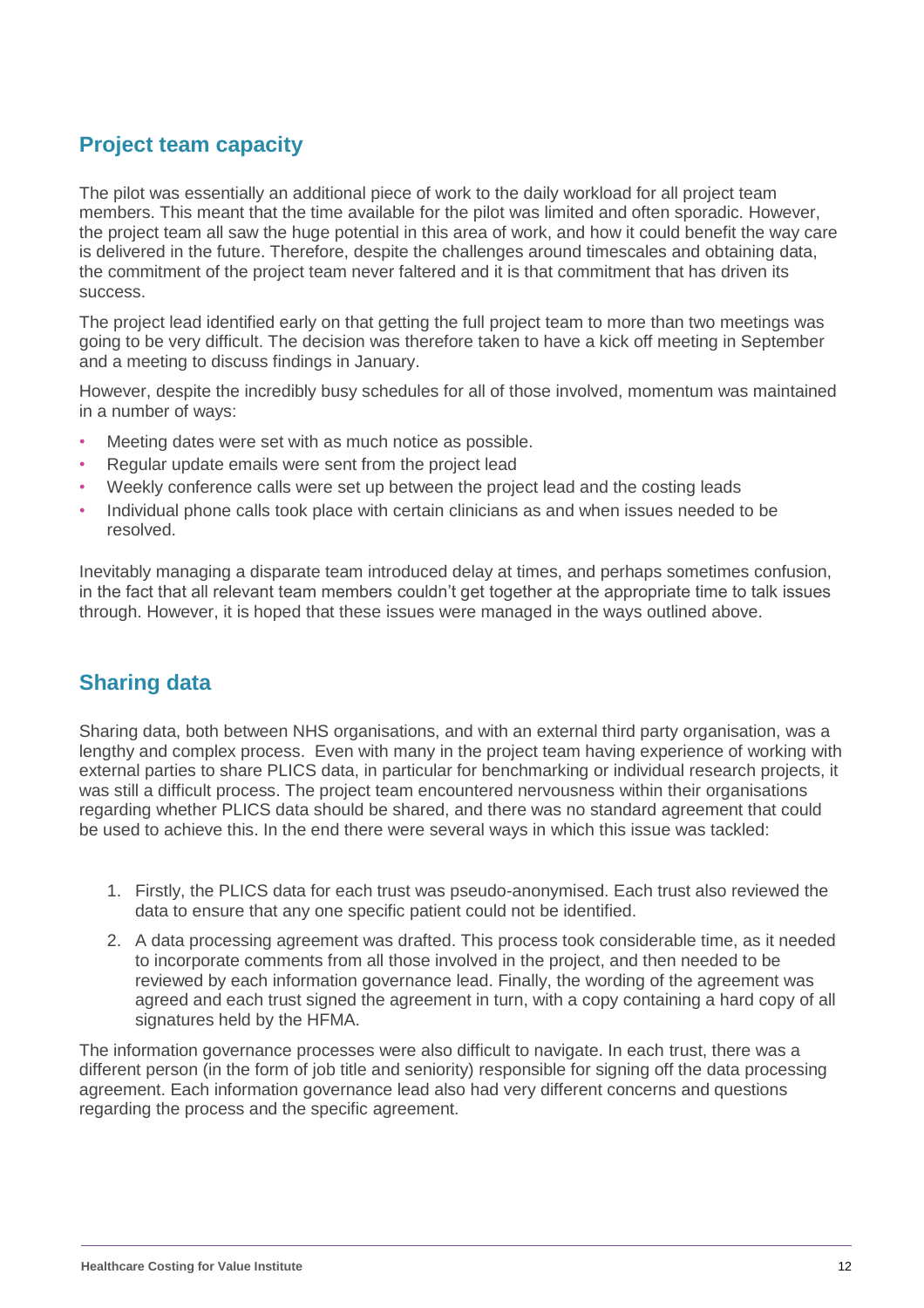Once approval had been obtained to share the data, the project team had to find a secure method of transferring the data to the Judge Business School, who were undertaking the analysis. In the NHS there is no secure platform available to share data either with other NHS organisations or with external organisations. The file sizes are certainly too big to be sent via email, and it is not feasible to send encrypted memory sticks when dealing with multiple organisations. In our project, the method of transfer agreed was to use a secure platform managed by the costing software supplier. With appropriate controls in place this system worked well for this particular project.

#### **Use of ICD10 and OPCS codes to identify sample group of patients**

The clinicians on the group were nervous about using clinical codes to identify patients because of a belief that not all patients would be accurately captured. However, clinical codes were used to identify the patients in the PLICS data, because we needed a consistent approach across the three trusts using data that was readily available. Discussions did take place regarding the use of patient population databases, such as the retinal screening database for diabetes. However, these databases are often owned and maintained in primary care, and are therefore not accessible to acute organisations.

When the PLICS extract for fractured neck of femur patients was compared to the NHFD, it was found that 34% of patients in the PLICS extract were not on the NHFD. Two issues were identified which explained the discrepancy.

Firstly, it was a result of the combination of ICD10 and OPCS codes used. For fractured neck of femur patients three ICD10 codes were used, when combined with 10 OPCD codes. On reflection, only the three diagnosis codes should have been used so that no elective hip procedures were pulled through as well. This shows the care required to ensure the combination of ICD10 and OPCS codes reflect the characteristics of the patient groups. Secondly, it was identified that the NHFD was only capturing patients who were aged 65 or over, whereas PLICS would pick up any patients of any age.

#### **Clinical databases – access and data quality**

#### **Fractured neck of femur**

The project team identified the NHFD as the main source of outcome data for fractured neck of femur patients. It was believed that because it is used to support best practice tariffs, it would be available and would be reasonably robust. The NHFD was accessed easily by two trusts. In the third trust, clinical staff were initially more reticent about allowing access to the NHFD to finance colleagues. Their concern was over whether patients had consented for their data to be used in this way. The project team feel that if another specialty had been selected and other databases found, it is likely that this issue would also have been raised.

The project team were disappointed at the level of completion of some of the data fields in the NHFD, which meant that the database could not be used as fully as had been hoped.Many of the fields require input of data after the patient has left the hospital. This requires processes to be set up in outpatient clinics to collect this data, or follow-up of patients once they have been discharged from outpatients, which is likely to be unworkable. In addition, it is likely that many of the fields that were of interest to this project will never have been analysed in this way before. The project team concluded that as with all information, it will only improve once it is shared, reviewed and understood.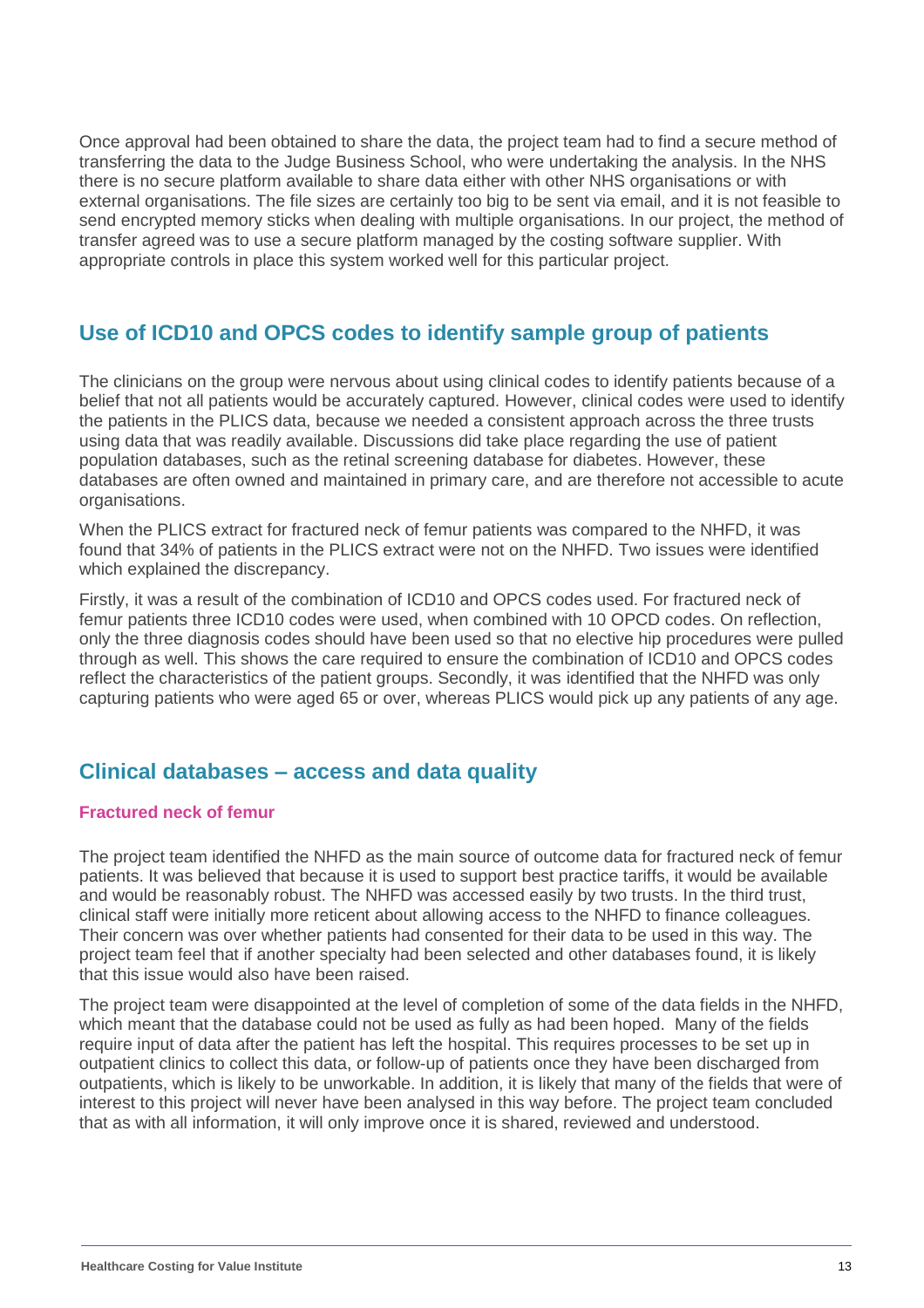#### **Inpatients with diabetes**

Access to outcome data for inpatients with diabetes was a major stumbling block to the progress of this specialty. Many of the outcome measures related to pathology test results. Each of the three trusts involved use pathology test information in their costing but not the results of those tests. At the final meeting it was agreed that each trust would have a final push to see if pathology test results could be obtained. Two out of the three trusts managed to obtain the results data within a two week window.

However, in this process, several issues were identified:

- Each trust defined a 'test' differently.
- Each trust included different tests within their order sets.
- The pathology departments extracted results for the three tests requested. This included results for patients within our pilot and results for patients who were not included in the pilot, which was a significant volume of data. The teams then had to link the pathology test results back to their PLICS data.

#### **Inconsistent costing approaches**

One of the reasons why the three trusts involved were selected was because of their strength in costing. All three trusts have been developing PLICS for a number of years, and all have been involved in national work to improve costing. In addition they all use, and are very familiar with, one particular costing system.

In addition, the costing software supplier was on hand to assist in ensuring the data was as consistent as possible, in terms of ensuring all headings were consistent and so on.

However, despite this, the analysis showed a significant number of discrepancies in the cost information provided. For example, only one trust had costs in a category called implants. A number of decisions had to be taken to aggregate costs and essentially roll costs up in order to ensure greater consistency for benchmarking.

The results also showed that one trust had significantly higher theatre costs than the other trusts. Further investigation revealed that the other two trusts used a method of sessional costing for theatres, which can shift costs significantly between specialties. The trust that currently used time in theatre to allocate costs is looking at introducing sessional costing to see if this explains their higher costs for theatres.

It is hoped that NHS Improvement's new Healthcare costing standards will make it easier in the future to benchmark costs.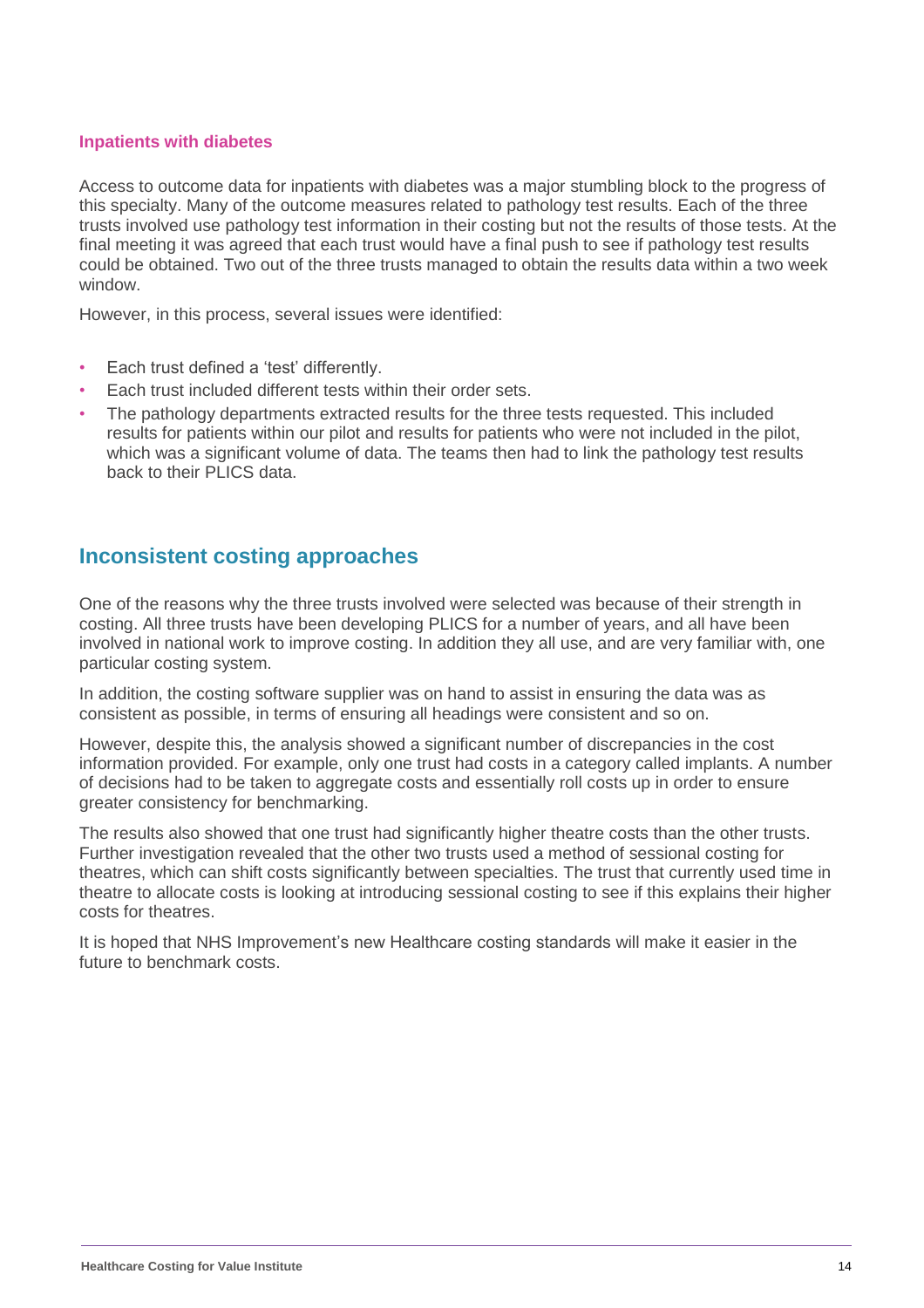# **Section D Tips for tackling a value project**

The project team identified a number of areas where, with the benefit of hindsight, a different approach would have been adopted or something would have been done differently. These learnings, together with other tips, are set out below to support future work in this area.

#### **Project team communication and membership**

It was felt that the multidisciplinary team approach, including clinical and finance staff, worked well with this project. It was challenging managing a project remotely across three trusts, but in the end the process used worked well. This included regular emails from the project lead to ensure consistency of message, weekly conference calls with the costing leads and the project lead, and two project meetings at the start and the end of the project.

However, in hindsight, separate meetings with each trust's project team would also have been set up at the start of the project. This is because several members of the project team were unable to attend the kick off meeting, and therefore missed discussions around the context and purpose of the project. If these had been explained at an onsite team meeting, perhaps with the medical director and finance director present, it may have resulted in better communication and understanding between project team members.

It was suggested that perhaps the project team could have been widened to include other teams within each trust. For example, clinical audit could have been included, which might have led to the identification of other data sources. If pathology teams had been included this might have resolved the issue over access to pathology test results more quickly.

In future, consideration should also be given to including patients in this team approach to ensure that the outcomes that matter most to patients are included. This approach would ensure that the patient remains at the centre of work to improve the value of the care they receive.

#### **Data sharing**

The information governance requirements were known and understood from the start of the project. However, the time required to write and agree a data processing agreement was considerable. In addition, the project had to overcome the challenges of how to share the datasets with an external organisation securely, and how to ensure that all organisations involved were in agreement around the processes of sharing data. These issues will need to be factored in any future work as there appears to be no standard guidelines and understandably many in the NHS remain nervous about the sharing of any data, even if it is pseudo-anonymised.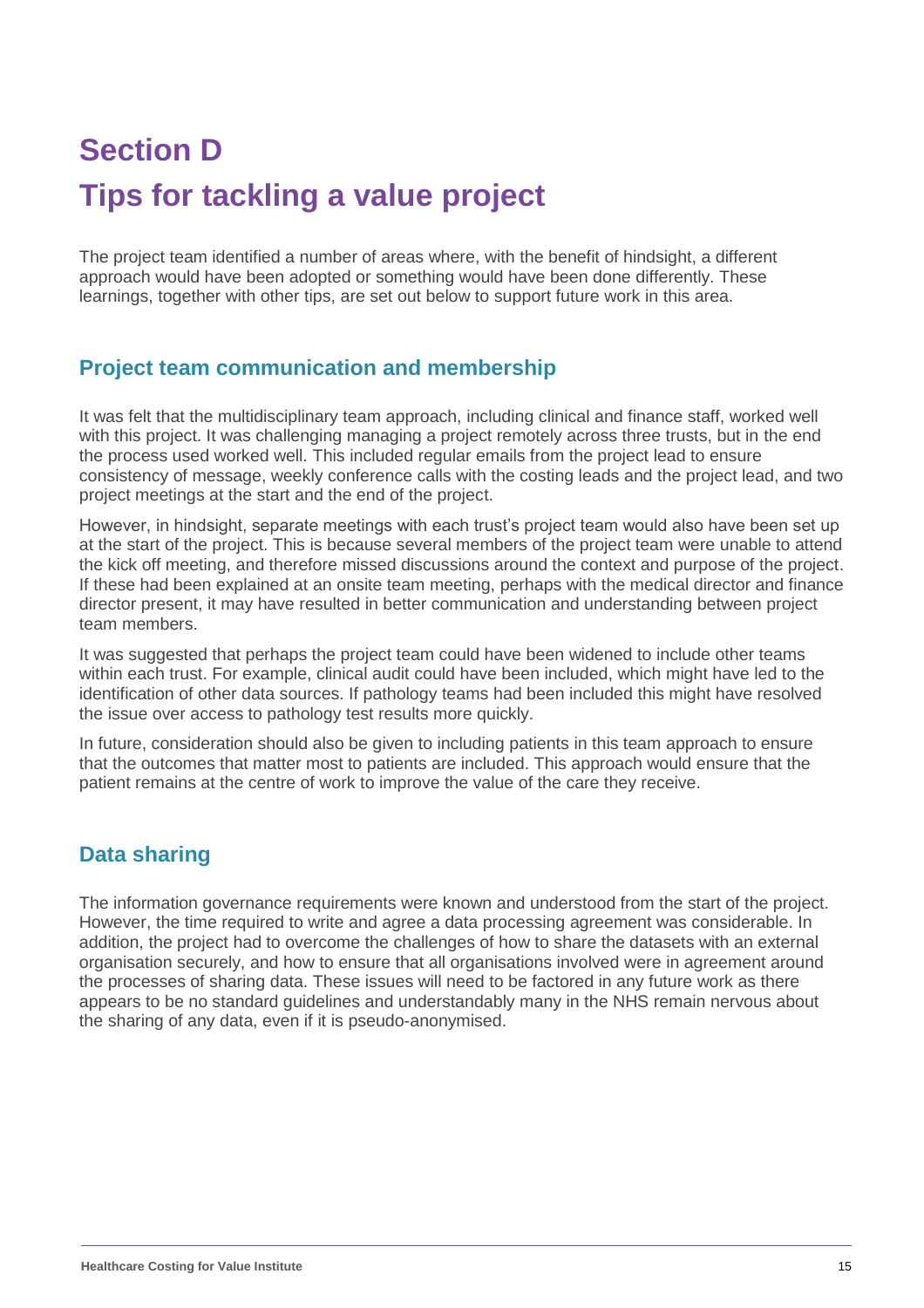#### **Understanding the differences in approach to cost data**

As previously mentioned, considerable work was undertaken to cleanse the cost data. For example, making sure that all headings were consistent. This work took longer than anticipated, and would need to be factored into future projects. Analysis also showed that different costs had been included within different categories and this needed to be unpicked before the analysis could be completed.

With hindsight, more time would have been allocated to reviewing how costs were allocated to identify differences in approach which could have a material impact on cost information.

It is recommended that as much time as possible is allocated to this process at the start so that differences in costs can be explained and understood.

#### **Outcomes data**

It is important to think about what outcomes are important and relevant to the patient group in question, and not just what the organisation may think is important. Gap analysis is then required to work through whether the outcomes are collected. Our pilot highlighted that some datasets may be available that contain relevant outcome data, however, if they have not been used in this way previously, the data quality may not be as robust as it could be. This will need to be considered and data quality checks built into the analysis phase.

In addition, it is important to test the boundaries. The clinical leads for diabetes felt that the pathology test results were a vital part of the proposal for inpatients with diabetes and it was with their help that the data was finally obtained. Many obstacles will be encountered along the way with regards to accessing outcomes data but with the support of the project team they can usually be resolved.

#### **Analysis of data**

The project team identified at the outset that an academic partner would be required for this pilot, to ensure that the appropriate skills were available at the analysis stage. Given the timescales involved, it was important that the team could work with a person skilled in econometric analysis and who was familiar with analysing and interpreting patient level cost information, and large NHS datasets.

The Judge Business School agreed to participate in the project, and their input and skill has been critical to its success. The project team expresses huge thanks to Dr. Scholtes and Dr. Freeman.

It is acknowledged that skills to undertake statistical and econometric analysis in the NHS are limited. This will need to be addressed by information departments if similar projects are to be undertaken.

#### **Identifying easy wins**

The project team acknowledged from the beginning that a pragmatic approach was required and also that early successes were important. Therefore the choice of specialty and the patients selected are vital to achieving early success.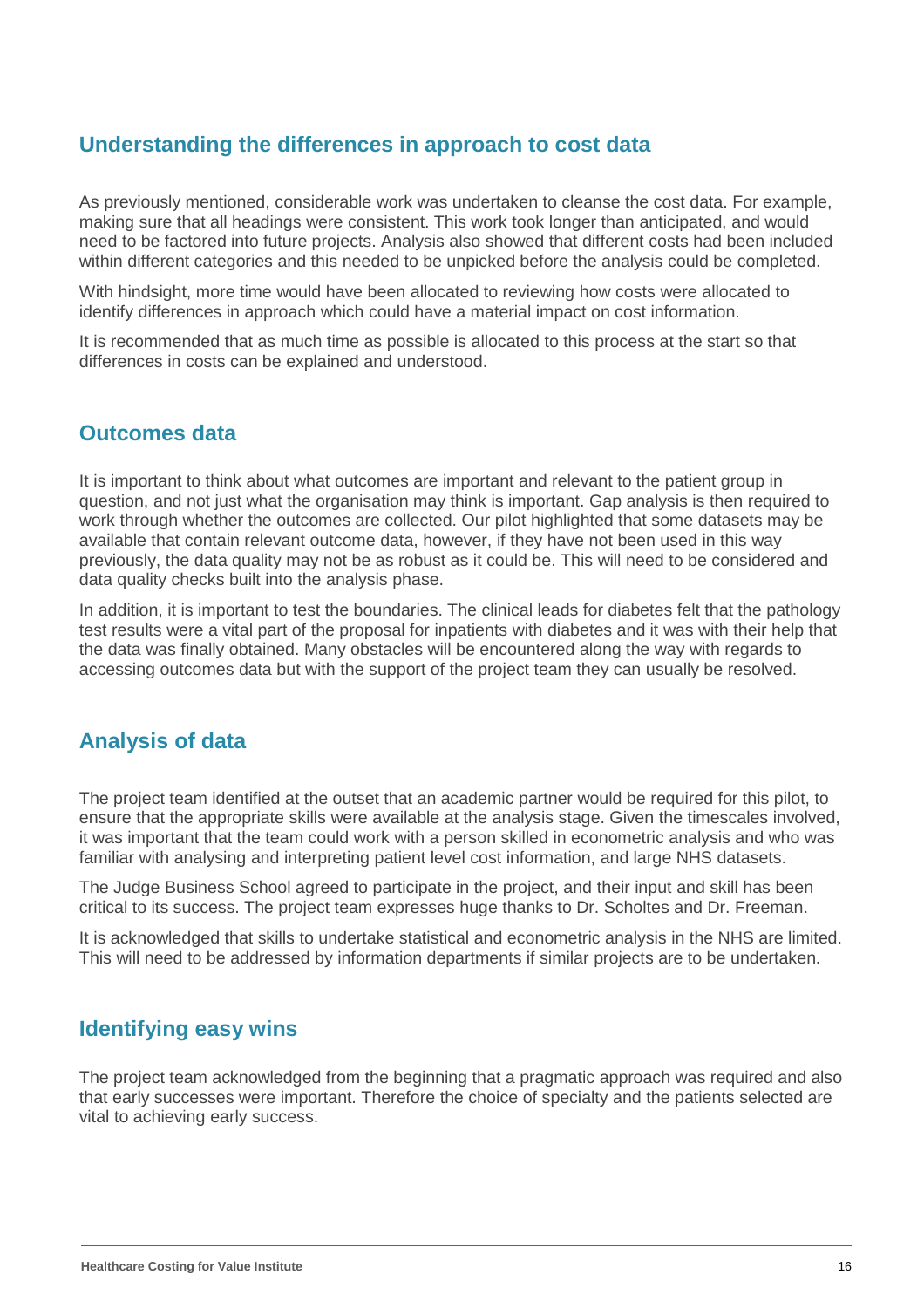### **Section F**

### **Issues to be raised at a national level to support future value projects**

If greater value is to be unlocked in the NHS, changes need to be made at a national level to support future value projects.

The following organisations were identified as national stakeholders for this project:

- NICE
- NHS Digital
- NHS England including the Chief Clinical Information Officer and NHS RightCare
- NHS Improvement including the 'Getting it Right First Time programme'
- Royal Colleges

A number of issues were identified during the project which we would like to raise with national stakeholders.

#### **Data sharing**

There are inconsistent approaches to information governance within organisations, for example, there is not a consistent approach about what information is required in a data sharing agreement and who is responsible for signing off the agreement

Significant time was spent writing a data sharing agreement, and securing agreement by all parties. It would be helpful if this process could be streamlined to support benchmarking between organisations.

We experienced difficulties sharing data between NHS organisations and with external organisations. Even where appropriate steps had been taken in terms of information governance, the technological platforms were not in place to share data easily. This project required support from the costing software supplier to facilitate this process securely.

#### **Accessing clinical data**

We came across some nervousness about sharing clinical data with other departments, in this case the costing team. There was also a nervousness about whether PLICS and outcome data could and should be shared in this way, and whether this is consistent with how patients provide consent for how their data is to be used. Clarity at a national level would be helpful.

The National Joint Registry does not currently provide consolidated extracts to trusts. Access to this information could provide a better understanding of the quality and variation of care delivered to patients, as well as significantly improve the quality of costing.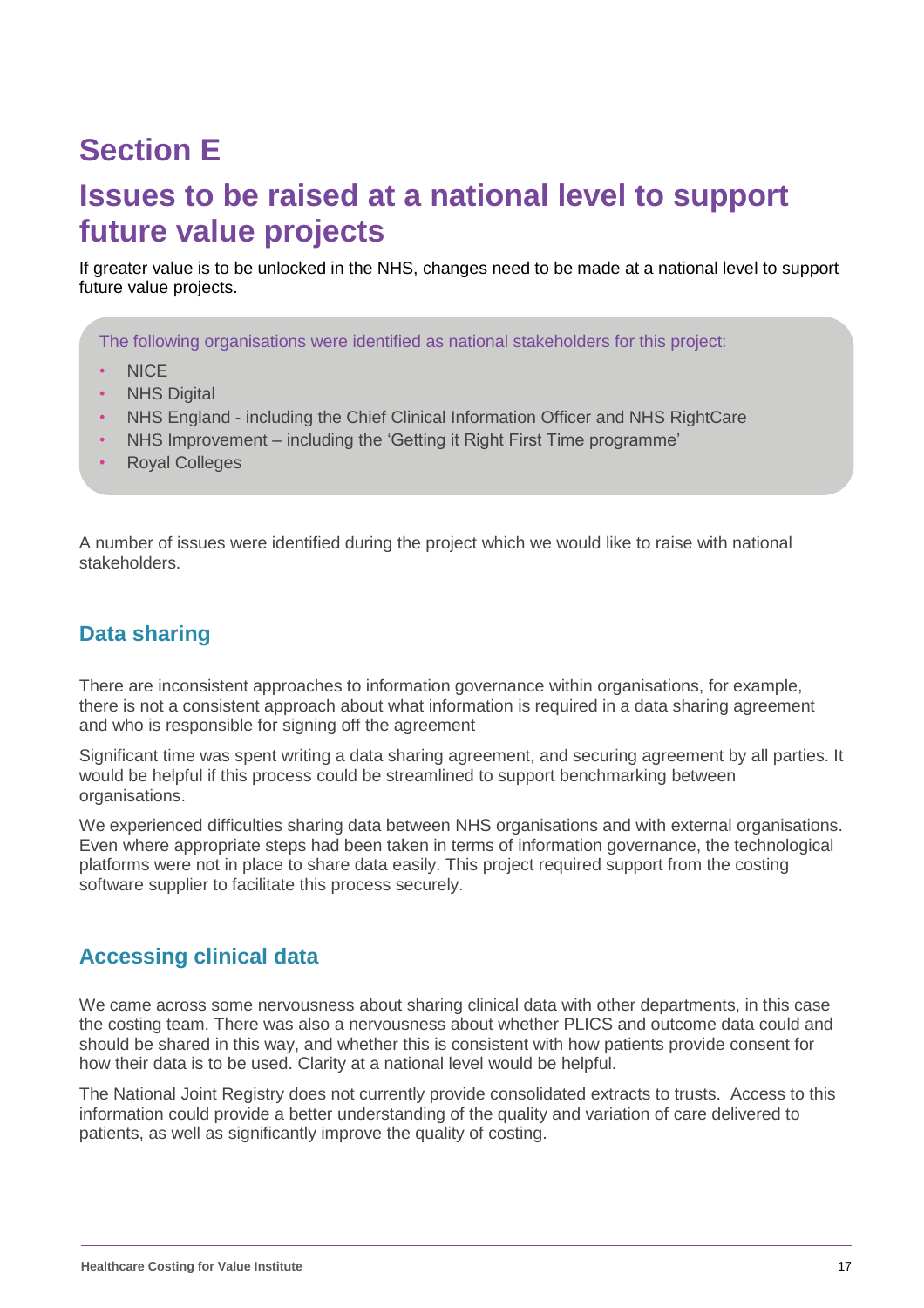#### **Better use of existing data**

Our pilot highlighted that a lot of data is collected in the NHS by many different departments. However, not all this data is reviewed, analysed or used. The NHFD contains many fields of data, many of which are very important measures of outcomes for fractured neck of femur patients. Significant time is spent collecting and inputting this data. However, this time will only have been well spent, if the quality of the data is reviewed and the data is used. If datasets are to be used in a way that they have not been used for previously, it is important to work with the owners of those datasets to ensure they are understood and interpreted correctly. It is also important to share the data in a safe environment as soon as possible to test findings and ensure that no incorrect conclusions are reached.

#### **Inconsistencies in cost data**

The project identified inconsistencies in how costs were allocated between the three trusts, which made it harder to benchmark. There were also inconsistencies in how costs were grouped and then extracted from the costing system, which we believe will be even more challenging if the trusts use different costing systems. It is hoped that NHS Improvement's Costing transformation programme will improve consistency in costing across the NHS.

#### **Measuring value across a patient pathway**

A great source of frustration to the project team, particularly for diabetes, was the inability of this pilot to be able to look at cost and outcome data across the patient pathway. This project was acute focused because of the access to better quality cost and outcome data. There is no central repository of patient data, and therefore data collected in general practice or primary care cannot easily be accessed or used by secondary care. This is a major stumbling block to any work to identify value opportunities across the patient pathway and across organisations.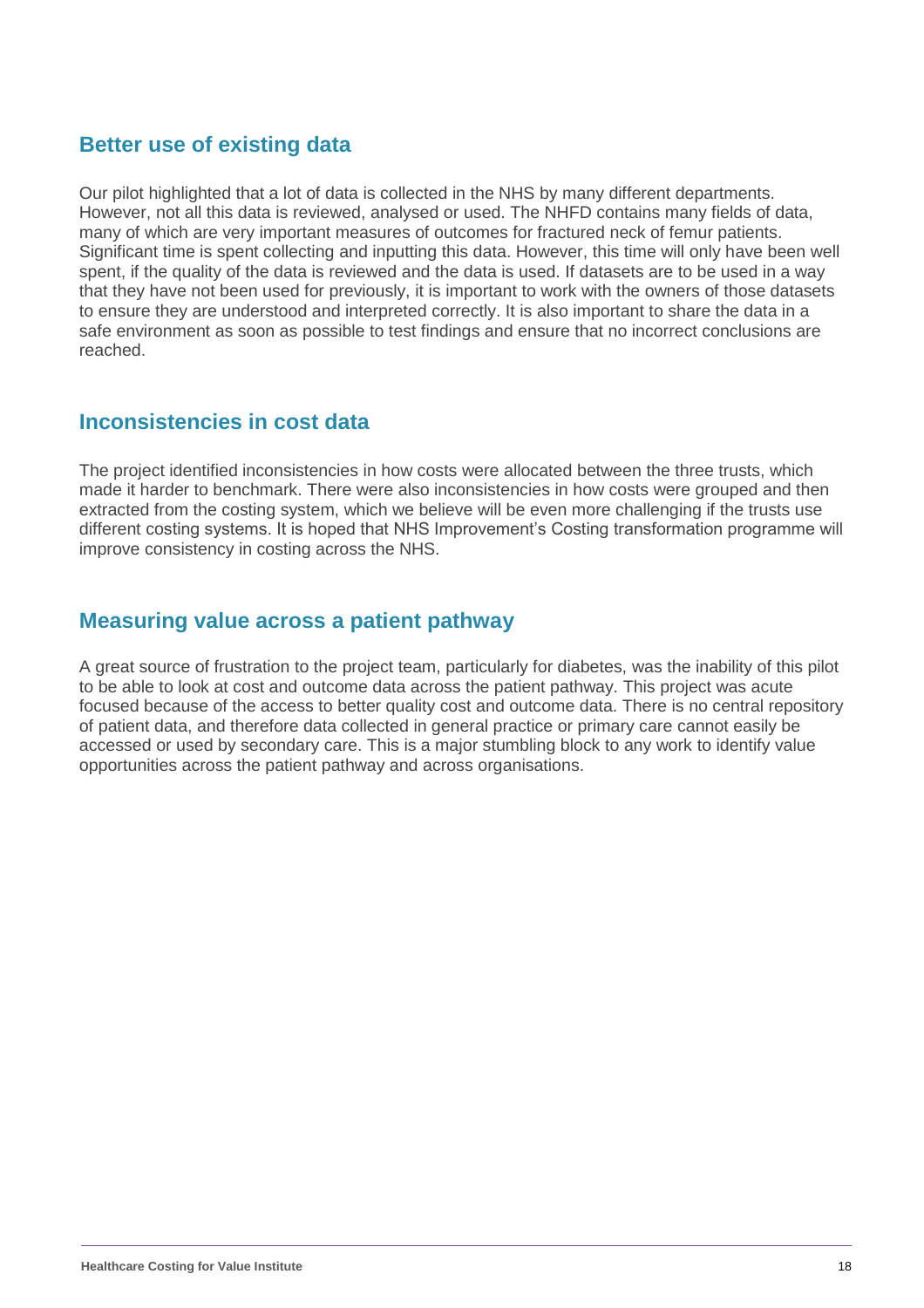# **Section F Project progress report**

Our ambition to complete the project in three months has turned out to be unrealistic. We are writing up this report seven months after the project started, and we recognise that the analysis remains work-in-progress.

The three trusts have received detailed reports on the statistical analysis carried out on FNOF and inpatients with diabetes, which they have found interesting and helpful. A summary of the work is included in appendices 2 and 3. We are unable to publish the detailed reports as further work is required to ensure that the conclusions are accurate and robust.

That said, we believe that we have made significant progress over the last seven months (see figure 2).

#### **Figure 2 Our achievements so far**

- We have shown that it is possible to link costs to outcome data in a clinically meaningful way
- We have explored the linkages between cost and outcomes in two specialties in three trusts
- We have described the challenges and obstacles from both clinical and financial perspectives
- We have developed the costing team's access to clinical data
- We have developed consistency in costing approaches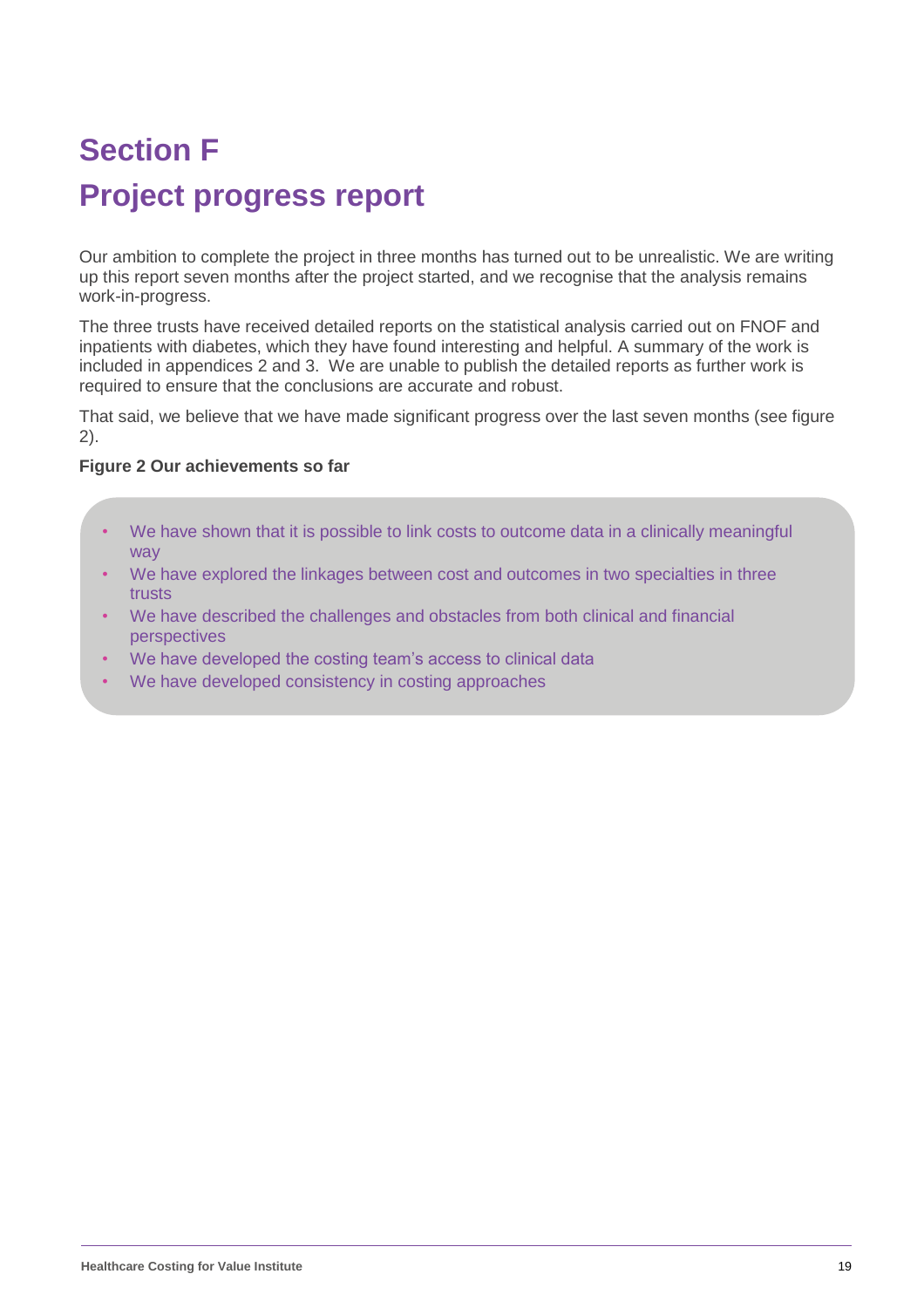## **Section G Conclusions**

This pilot has been a true test of the practicalities of linking cost to outcome data for patients in the NHS. In the three-month timescale set, significant challenges and obstacles have been encountered. Some of these were anticipated, many were not. The Value Challenge was set to be a proof of concept to test whether costs and outcomes could be linked. It is therefore seen as having been successfully achieved.

This pilot has always been viewed by the project team, as the starting point on a journey. The project team all see the huge potential for this area of work and the benefits that could be derived, and therefore rather than a conclusion they feel it is a starting point for further work and investigations.

As a proof of concept, the pilot has shown that linking costs to outcomes was easier for the surgical specialty, trauma and orthopaedics. It is incredibly difficult to narrow down the scope, and identify outcome data that is routinely collected and available for long-term conditions, in this case diabetes.

This pilot was set up in the knowledge that timescales were tight and therefore a pragmatic approach had to be adopted. It also acknowledged that only outcomes that are routinely collected and recorded could be used, and that this would potentially rule out the use of many outcomes measures that may be of importance to patients.

However, it has provided a very useful starting point into the practicalities of work in this area. It has allowed the project team to test the data that is available and how it can be used. It has allowed the team to undertake econometric analysis to see which ways of analysing and presenting data permit the best interpretation of results.

To drive improvements in value, it is important that the three trusts take the findings from the econometric analysis and start to ask why there are differences. What is done differently in one trust over another? It is recommended that the three trusts involved continue to work with each other to investigate the differences identified, as it is only by doing this, and making changes to how services are provided, that the value of the care delivered to future patients can be increased.

The pilot has already resulted in a number of positive changes across the three trusts involved:

- The learning about how costs and outcomes can be linked, and becoming aware of the sources of data available, have been applied to other projects within the three trusts.
- Discussions between clinical leads, particularly around the NHFD have resulted in improvements to the quality of the NHFD and investigations into the differences highlighted in some of the fields. This has led to conversations about whether the variations are due to different clinical practice or the way data is captured and recorded.
- Two of the three trusts now have access to pathology test results for three tests for patients for diabetes. This was not believed possible at the start of the process.
- Improvements have been made to the allocation of theatre costs in one of the trusts. This relates to the move to sessional costing from an allocation based purely on actual theatre minutes.
- Costing teams in all three trusts now have access to the NHFD, which they can use to improve the quality of their costing and to continue work to link costs and outcomes for fractured neck of femur patients
- Discussions are continuing between the three trusts regarding access to the NJR.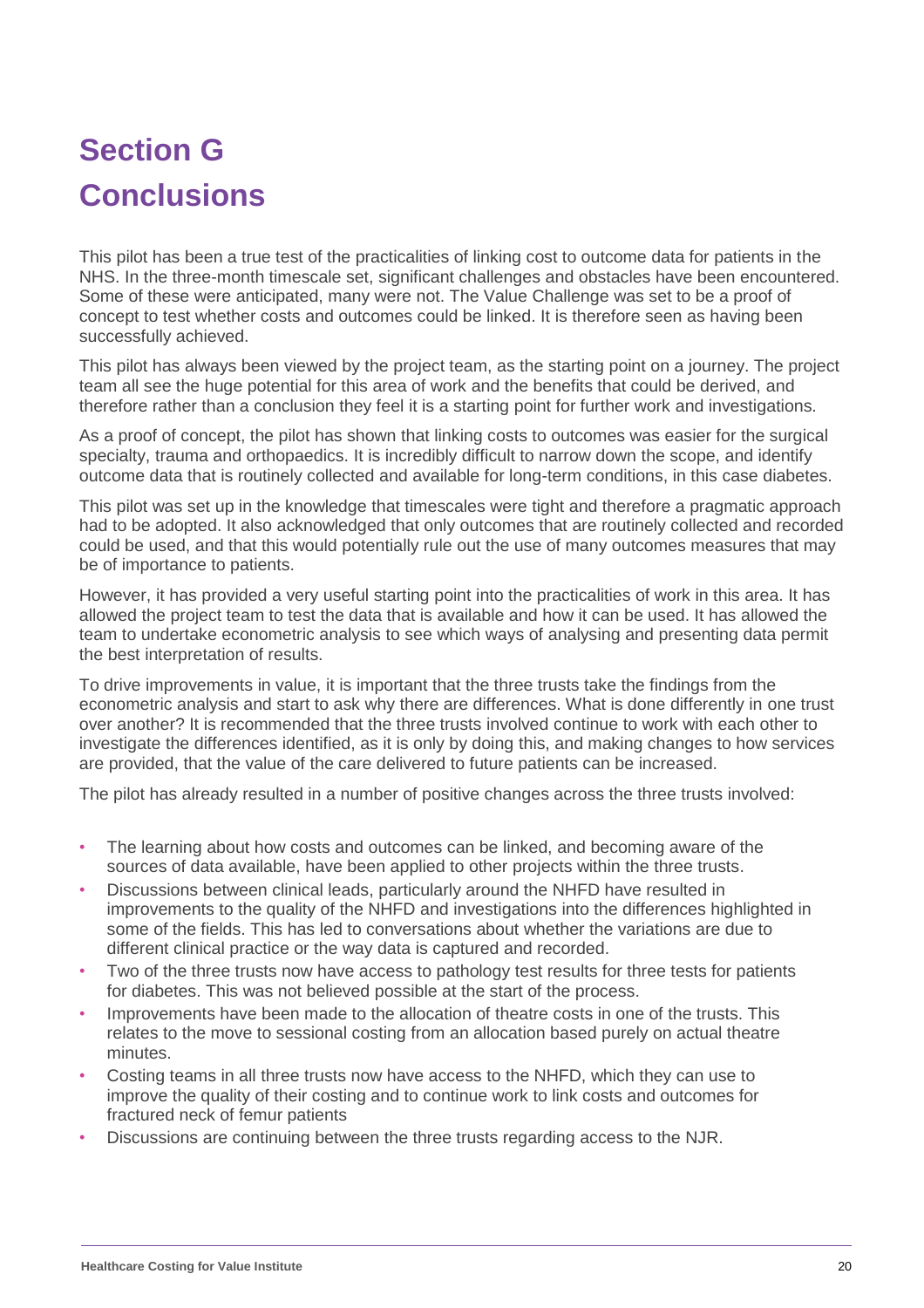The HC4V Institute would like to thank all of the project team for their enthusiasm, commitment and support to this project. It is hoped that this report will provide support and interest for organisations to undertake their own value challenges both within and across organisations.

The HC4V Institute plan to communicate with the stakeholders identified in section E to open the debate around the national challenges that have been highlighted.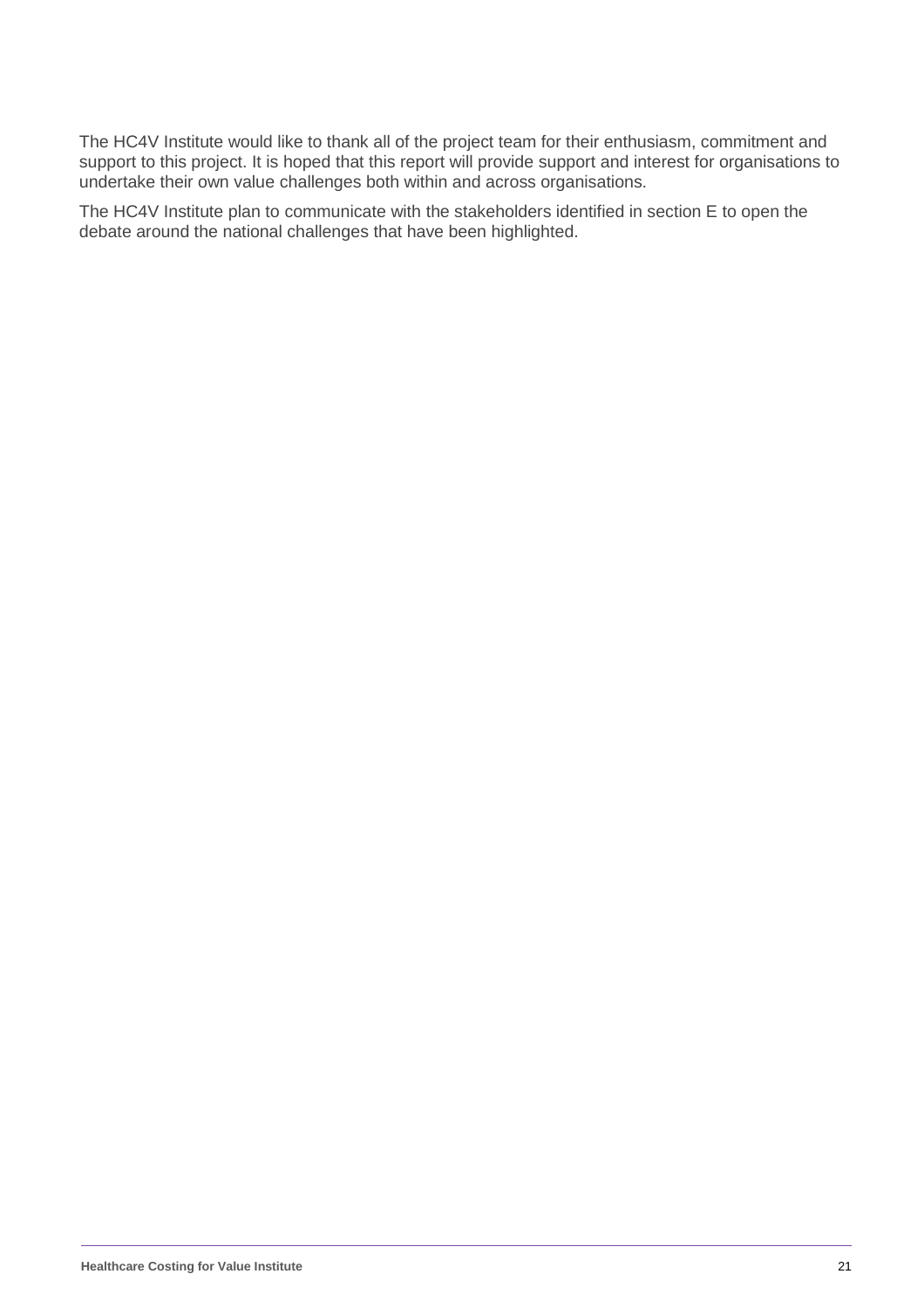### **Appendix 1 – The project team**

#### **Leeds Teaching Hospitals NHS Trust**

| Vinod Bassi                 | Assistant director of finance – business support & costing           |
|-----------------------------|----------------------------------------------------------------------|
| Joe Selfridge               | Information manager - finance                                        |
| Mr. Sanjeev Ananad          | Consultant orthopaedic knee surgeon                                  |
| <b>Dr.Michael Mansfield</b> | Clinical director and consultant physician and diabetologist         |
| Mr. Stuart Murdoch          | Clinical director abdominal medicine and surgery CSU, chair of PLICS |
|                             | Board, consultant in anaesthesia and intensive care medicine         |

#### **Nottingham University Hospitals NHS Trust**

| Scott Hodgson   | Head of costing                                                    |
|-----------------|--------------------------------------------------------------------|
| Dr. Tasso Gazis | Consultant physician and clinical lead for Nottingham Diabetic Eye |
|                 | Screening Programme                                                |

#### **North Tees and Hartlepool NHS Foundation Trust**

| <b>Stuart Burney</b> | Head of contracting, income and costing                              |
|----------------------|----------------------------------------------------------------------|
| Neil Waters          | Senior cost accountant                                               |
| Dr. Jean MacLeod     | Consultant physician and diabetologist                               |
| Mr. Chris Tulloch    | Consultant orthopaedic surgeon, clinical director, associate medical |
|                      | director                                                             |

#### **QuintilesIMS**

| Gavin Mowling     | Director of costing and transformation |
|-------------------|----------------------------------------|
| Mauli Hewavitarne | Senior costing consultant              |

#### **Judge Business School, University of Cambridge**

| Dr. Stefan Scholtes | Dennis Gillings Professor of health management, Director of the    |
|---------------------|--------------------------------------------------------------------|
|                     | Doctoral and Master of Research Programmes, Academic director of   |
|                     | the Centre for Health Leadership & Enterprise                      |
| Dr. Michael Freeman | Ph.D. in Management Studies - Judge Business School, University of |
|                     | Cambridge                                                          |

#### **HFMA**

| <b>Helen Strain</b>       | Independent consultant and project lead                               |
|---------------------------|-----------------------------------------------------------------------|
| <b>Catherine Mitchell</b> | Head of costing and value                                             |
| Becky Vine                | Head of Institute development, Healthcare Costing for Value Institute |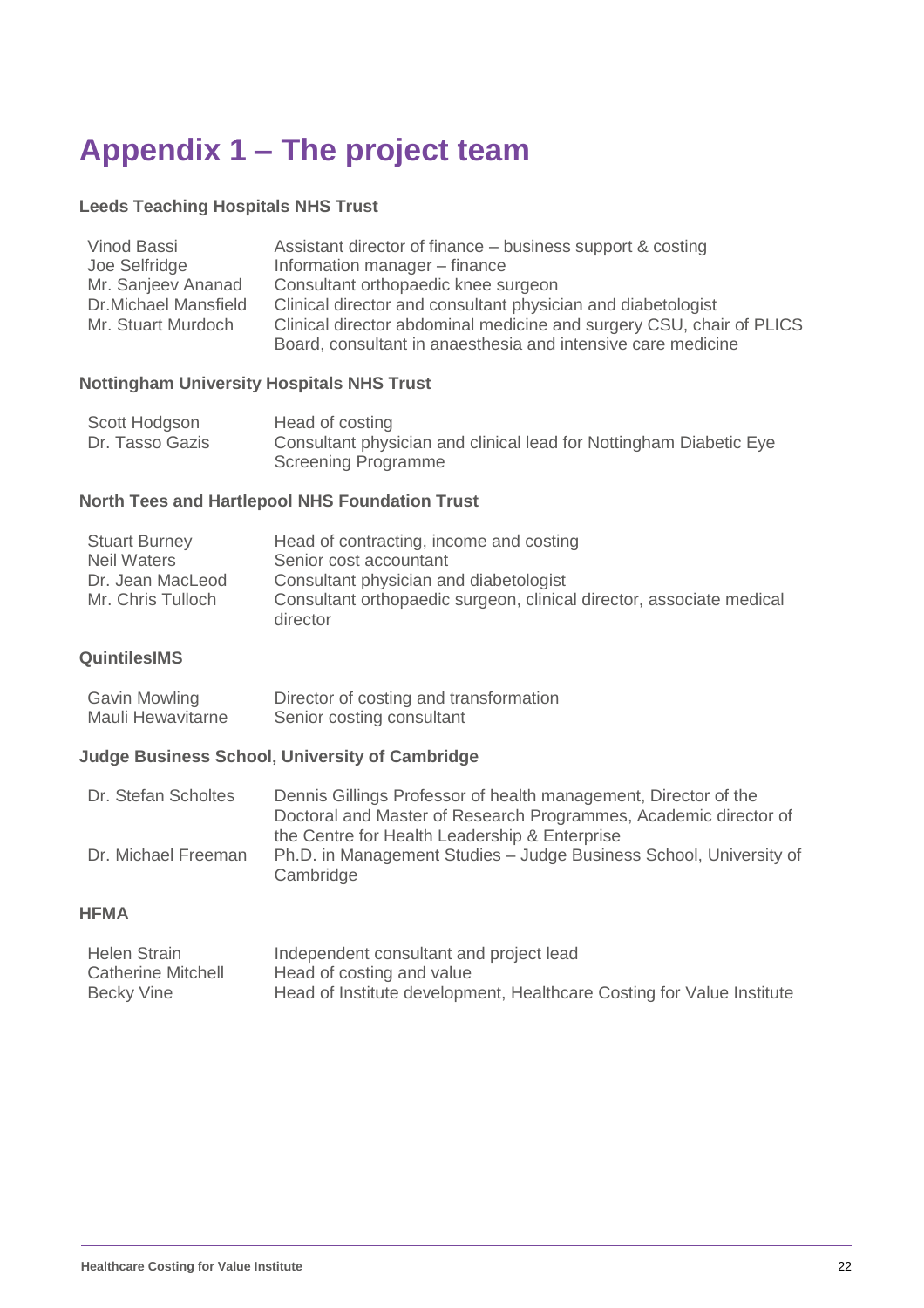### **Appendix 2 Analysis and findings for fractured neck of femur**

#### **Review of datasets**

Two data extracts were obtained for fractured neck of femur patients:

- an extract of PLICS information including the total costs and the breakdown of cost for each patient, demographic information, coding information and the length of stay
- the National Hip Fracture Database for each trust.

The first step in the analysis was to compare the two datasets. This step identified that there were 744 more patients in the PLICS extract that the NHFD extract. Further investigations found that the NHFD only includes patients who are over 60 years in age, accounting for 348 (47%) of the mismatches. In addition, in order to identify relevant patients from the PLICS dataset, a range of ICD10 codes were provided (S72.0-S72.2) and also a range of OPCS codes (W46, W47, W24.6, W24.1, W19.1, W19.2, W37, W38, W93, W94). Using this criterion, 262 patients in the PLICS dataset were found to have an assigned an HRG that did not begin HA1x (where HA1x is the HRG corresponding to major and intermediate hip procedures for trauma). However, only 4% of those patients with a HRG that did not begin HA1x were present in the NHFD. This suggests, on reflection, that in order to obtain a more accurate sample of patients, a better selection criteria may have been to only include those patients with a HRG beginning HA1x.

For the purposes of the analysis, patients were only included if they appeared both in the PLICS data and the NHFD. This resulted in 1,446 patients across the 3 trusts being included in the sample at this stage.

The data was then cleaned to exclude patients who had died during their admission, patients where the episode was recorded as being 'work in progress' and patients who had been assigned a HRG other than HA1x. This resulted in a final sample size of 1,317.

The next stage was to test the robustness of the NHFD. In order to identify which fields could be used as outcome measures we needed to know whether all relevant fields had been completely recorded at each trust. Analysis found that the fields that are required for the calculation of the best practice tariff were almost entirely complete in each trust. However, other fields which were deemed relevant outcome measures for FNOF such as mobility at 30, 120 and 365 days were not well completed. In addition, it was found that for some fields there was a great deal of variation in the scores or information recorded. This is likely to be due to the subjectivity allowed in completing this database and the level of national guidance available. Fields where variation was identified included: ASA grade and pre-fracture mobility.

As a result, only the fields used to calculate the best practice tariff were used as relevant outcomes measures in this pilot.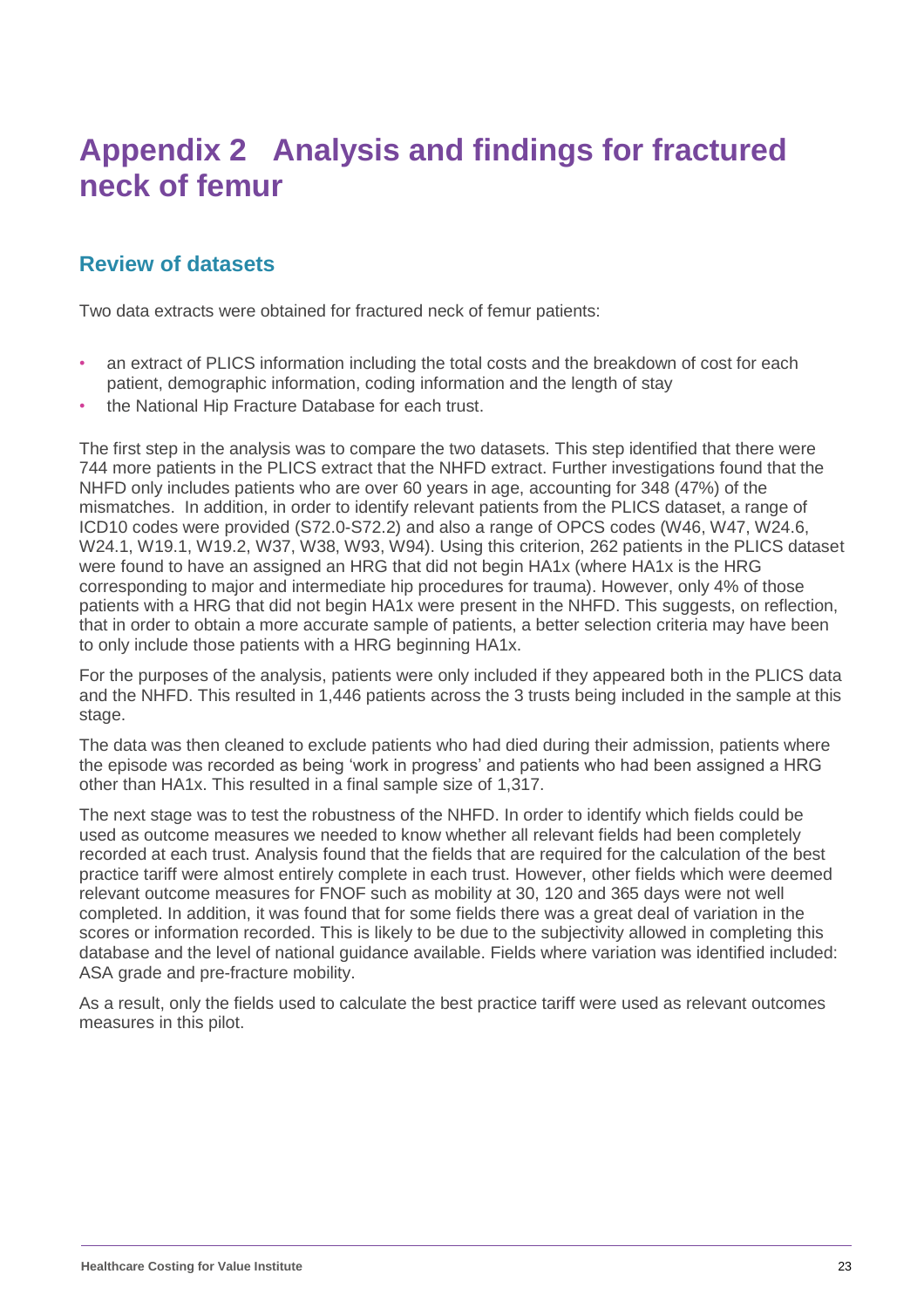#### **Process of analysis**

Once the datasets had been compared, cleaned and checked for completeness, the analysis followed the following route:

- 1. The demographic information for patients within each trust was compared for each trust. The mean, median and confidence intervals were calculated for each calculation. Age and male/female splits were calculated.
- 2. The coding was analysed for identify the percentage of patients within each HRG, the number and type of OPCS and ICD10 codes assigned to patients and the proportion of patients assigned to HRGs within complications and comorbidities.
- 3. The analysis then moved on to compare activity information. The median and mean time to surgery was calculated as was length of episode and length of spell. The distribution of length of stay proved very helpful in identifying patterns within each trust.
- 4. The analysis moved on to the cost information, where the average cost for each trust was calculated and the average breakdown by cost pool was also compared.
- 5. Finally the best practice tariff was recalculated using the information in the NHFD. This was taken to be a proxy outcome measure.

Once the two data extracts had been cleaned, the analysis focused on the 'hard' data available, such as age, sex, AMTS score. The analysis showed that there was no statistical difference in the mean or median age of patients across the three trusts, the proportion of females in the sample was similar across the three trusts and the AMTS scores were similar across the three trusts.

The analysis then moved on to look at the coding of the patients in the sample. This was undertaken to identify whether there was any difference in the complexity of patients treated in any of the trusts. Differences in coding practices were identified between the three trusts, specifically in relation to more subjective information (e.g. mobility), the assignment of diagnosis codes to patient episodes, and also the way in which spells within a hospital are split into different episodes.

A separate report with detailed statistical analysis has been provided to the three trusts, providing a number of interesting insights where the trusts may wish to explore the data further.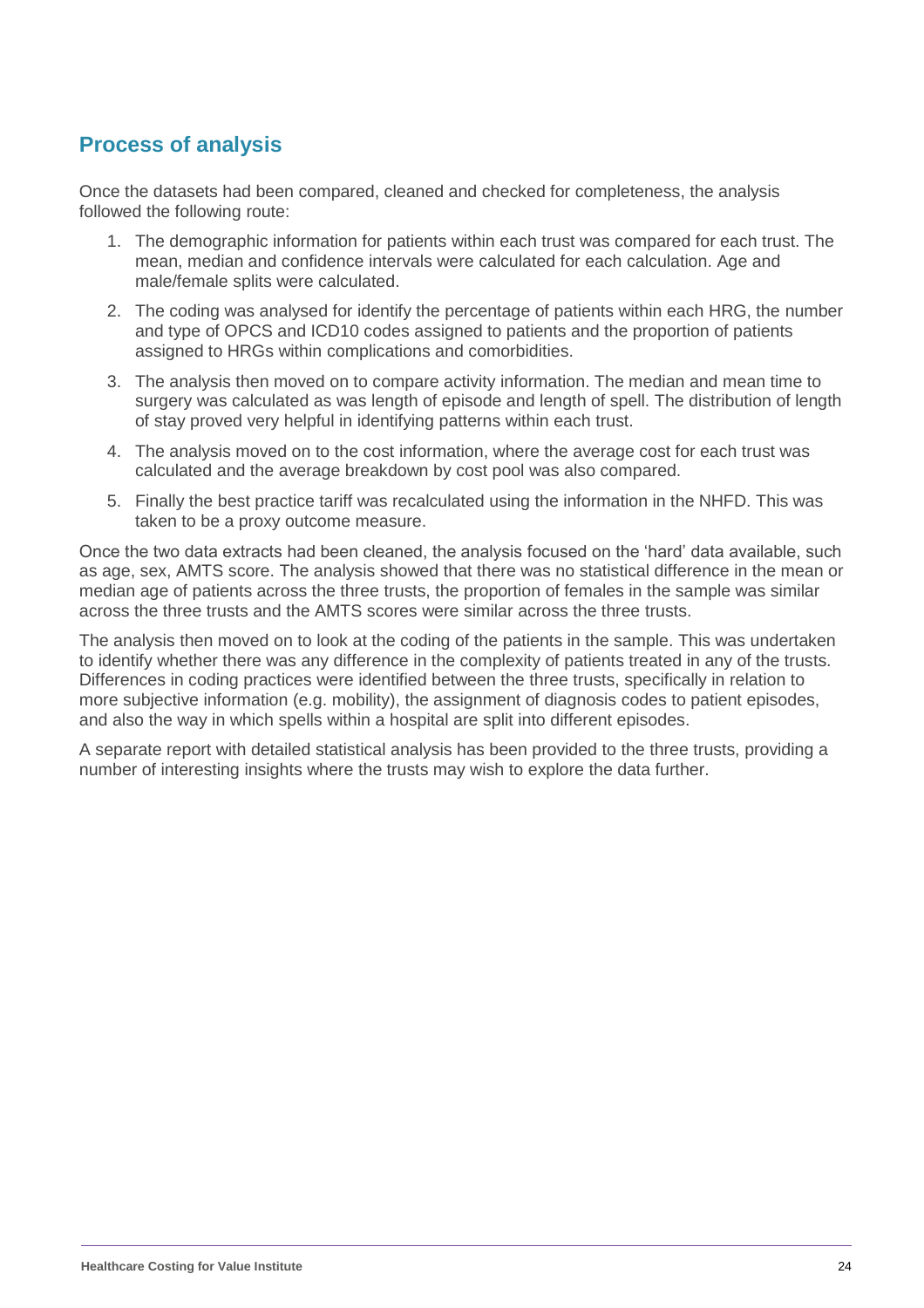### **Appendix 3 Analysis and findings for inpatients with diabetes**

For the analysis on inpatients with diabetes, three datasets were used:

- an extract of PLICS information including the total costs and the breakdown of cost for each patient, demographic information, coding information and the length of stay
- a summarised extract from PLICS information for a selected number of medical specialties that contained the total cost of the patient, length of stay and the HRG assigned
- pathology test results for 3 tests (Creatinine, Glomerular filtration rate, HbA1c) for the inpatients with diabetes selected.

Inpatients with diabetes were identified in each trust's PLICS system by extracting all episodes containing the following ICD10 codes – E100 to E119. This resulted in 51,690 inpatient episodes being extracted. The episode data for the selected medical specialties resulted in a sample of 1,052,793 patient episodes.

The following exclusions were applied to the data in order to improve the quality and consistency of the data:

- only non-elective episodes were included
- patients were only included if they stayed in hospital for at least one night
- patients were excluded if their episode was recorded as 'work in progress'
- patients were only included if they were aged 20 or above.

This resulted in 33,014 records being included in the PLICS dataset for inpatients with diabetes and 138,920 records.

#### **Process of analysis**

A similar approach to fractured neck of femur was followed for the analysis of inpatients with diabetes.

First of all the rates of diabetes were calculated using the two PLICS datasets. This showed that Trust 2 had a lower recorded rate of diabetes than Trusts 1 and 3 by approximately 4 to 5%. In Trusts 1 and 3, 20% of patient episodes in the medical specialties selected were inpatients with a diagnosis of diabetes.

Trust 2 also appeared to have a slightly younger diabetic patient population than Trusts 1 and 3. This younger demographic is also reflected in the full patient population of the medical inpatient episodes. The proportion of inpatients with diabetes who are female was consistent across the 3 trusts.

The analysis then moved on to look at the costs of treating the patients in the sample. The mean episodic cost of all of the medical inpatients across the 3 trusts was £2,368. The mean cost of the episodes for those medical inpatients with diabetes was £2,504, i.e. approximately £100 higher. Likewise for length of stay the mean length of stay for medical inpatient episodes was 11.18 days whereas for those patients with diabetes it was 12.99 days.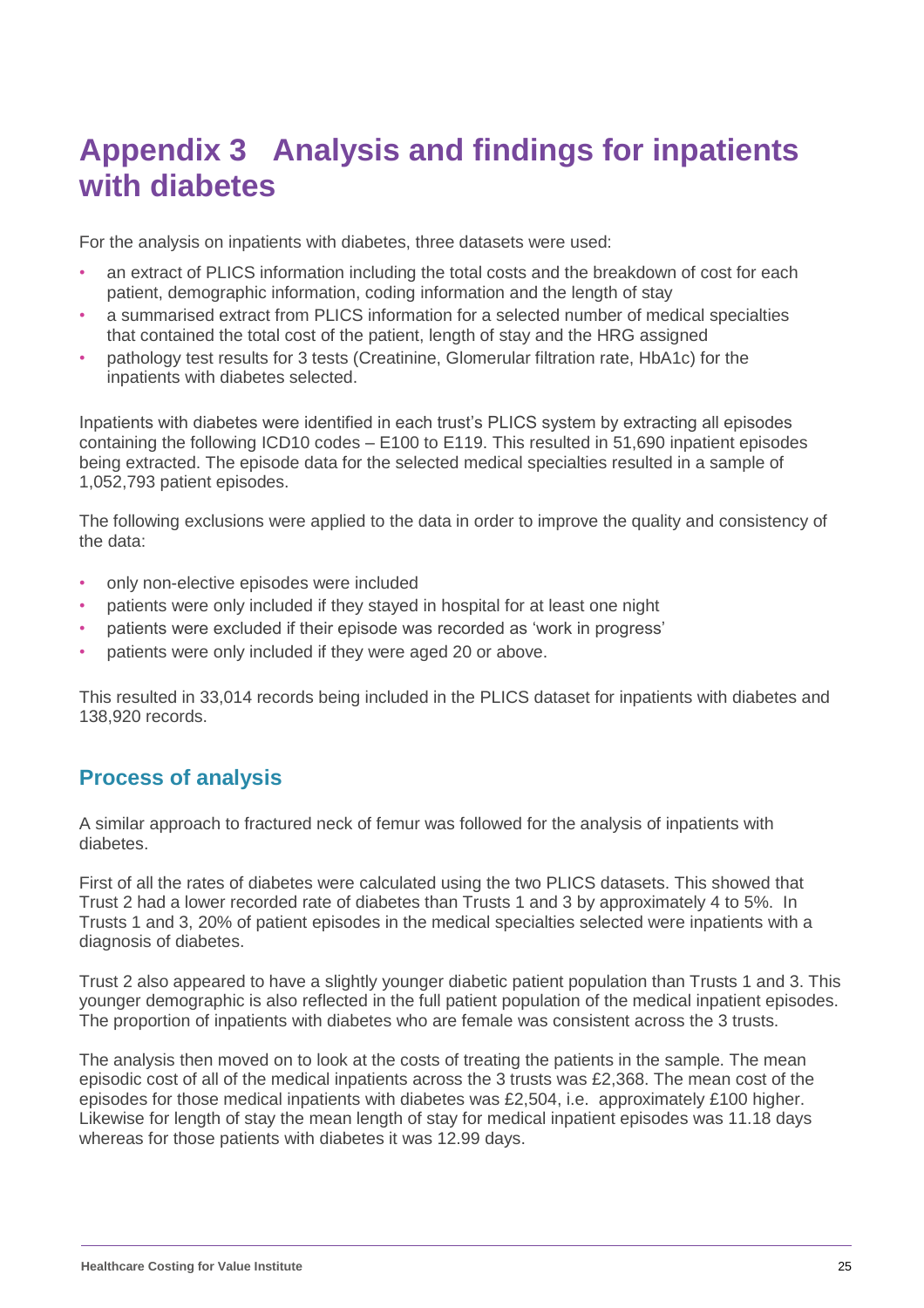Care needs to be taken with this level of analysis, however, as the results did vary between hospitals and no account was taken for the fact that diabetic and non-diabetic patients may differ based on other factors such as the nature of their primary condition.

#### **HRG subchapter analysis**

The analysis then moved on to identify whether there appear to be any HRG subchapters where the average cost of a diabetic and non–diabetic patient appear to be statistically different. The average costs (with 95% confidence intervals), median cost and the number of patients for each subchapter was calculated separately for patients with and without diabetes.

The results showed that diabetic patients cost more on average (and were statistically significant) in the following HRG subchapters:

- AA: Nervous System Procedures and Disorders
- DZ: Nervous System Procedures and Disorders
- EB: Cardiac Disorders
- MB: Female Reproductive System Disorders
- WA: Immunology, infectious diseases, poisoning, shock, special examinations, screening and other healthcare contacts
- WD: Treatment of mental health patients by non-mental health service providers

Note: HRG subchapters MB, WA and WD have a low volume of patients.

#### **ICD10 analysis**

The HRG subchapter analysis is still of limited use since there are a large number of subchapters and even within subchapter there may be a lot of variation in the types of condition treated. The analysis therefore moved to focus on the primary ICD10 code assigned to a patient's spell in hospital.

It was observed that 50% of all diabetic patients correspond to 10 main subgroups. These are:

- E08-E13 Diabetes Mellitus
- I20-I25 Ischemic heart diseases
- I30-I52 Other forms of heart disease
- I60-I52 Cerebrovascular disease
- I60-I69 Influenza and pneumonia
- J09-J47 Chronic lower respiratory diseases
- L00-L08 Infections of the skin and subcutaneous tissue
- N30-N39 Other diseases of the urinary system
- R00-R09 Symptoms relating to circ. and respiratory systems
- R50-R69 General symptoms and signs

Note that the first group (Diabetes Mellitus) was unsurprisingly almost never observed in the 'nondiabetic'- subsample and so was not used in the further analysis undertaken.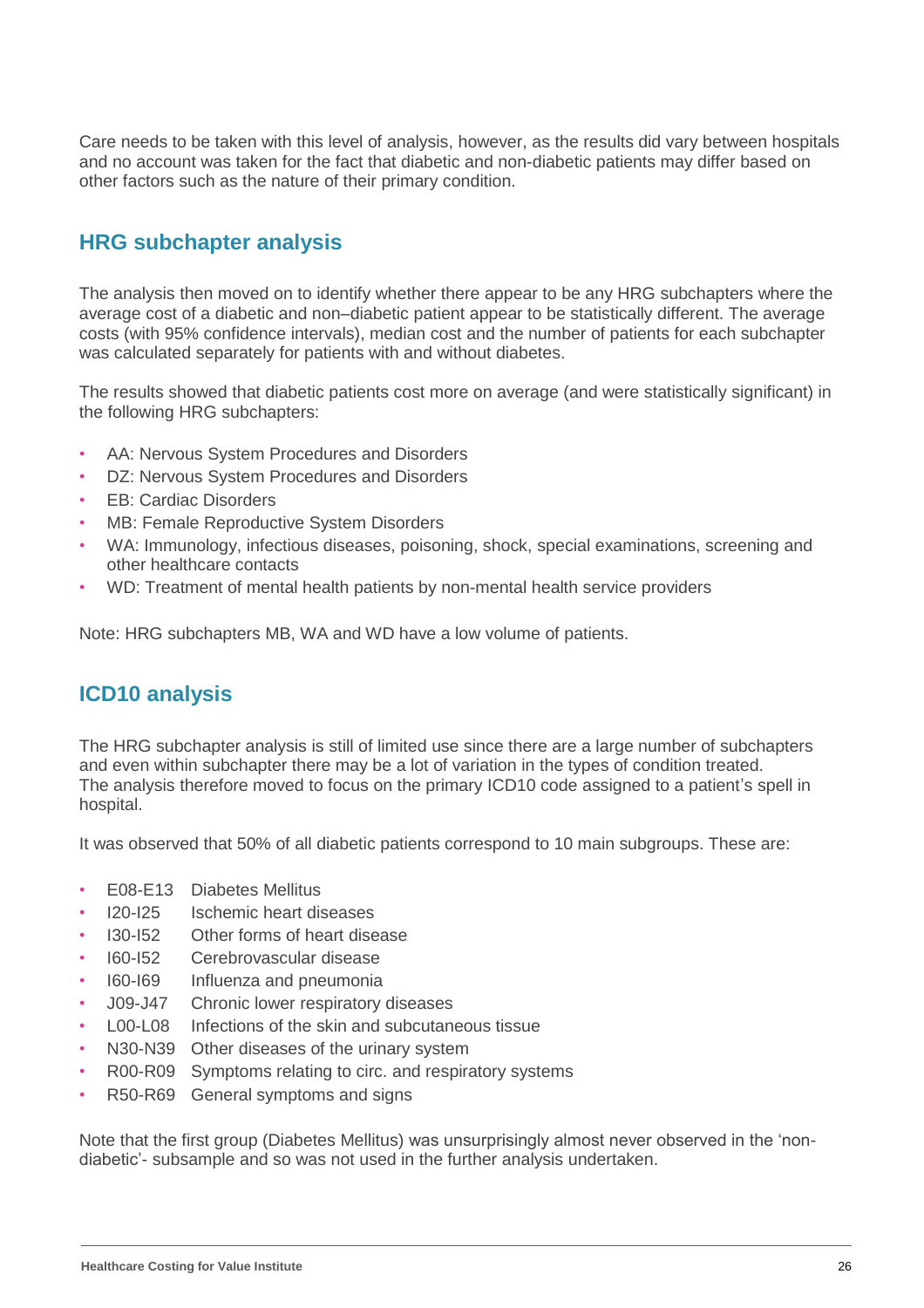The costs were then compared for the nine ICD10 subgroups. It was found that for these groups the costs of patients with diabetes was approximately £160 higher. When this analysis was repeated for length of stay it was found that the patients with diabetes stayed approximately one night longer in hospital.

A range of regression analysis was run on the data, the results of which continue to be explored. One piece of analysis that the project team felt was important was to look at the impact on the costs and length of stay of inpatients with diabetes, when the patient has additional comorbidities, primarily chronic kidney disease (CKD), chronic obstructive pulmonary disease (COPD) and myocardial infarction (MI). The early results show that, compared to inpatients without diabetes, CKD, COPD or MI:

- Inpatients with diabetes (but without CKD, COPD or MI) cost approximately 2% more;
- Inpatients with both diabetes and CKD (but without COPD or MI) also cost approximately 2% more;
- Inpatients with both diabetes and COPD (but without CKD or MI) cost approximately 6% more;
- Inpatients with both diabetes and MI (but without CKD or COPD) cost approximately 6% more.

These results are taken *after* stripping out length-of-stay changes, i.e. they are the additional effect on cost after accounting for the fact that these patients may also stay longer in the hospital. If the impact on length of stay is analysed separately the results are interesting. Compared to inpatients without diabetes, CKD, COPD or MI:

- Inpatients with diabetes and CKD (but without COPD or MI) stay in hospital approximately 23% longer;
- Inpatients with diabetes and COPD (but without CKD or MI) stay approximately 7% longer;
- Inpatients with diabetes and MI (but without CKD or COPD) spend approximately 16% less time in hospital.

The reduction in length of stay for patients with both diabetes and MI may be because these patients are more likely to die in hospital, artificially shortening their hospital stay.

#### **Pathology test results analysis**

Obtaining pathology results data was only successful in two of the trusts. The results data was also only obtained at the very end of this pilot and therefore the investigation of all of the analysis for inpatients with diabetes is ongoing with the trusts involved. The following analysis was undertaken:

- Distribution of test scores by trust and analysis of the average scores with 95% confidence intervals and median scores, as well as minimum and maximum recorded scores.
- The numbers of tests conducted in each trust. This found that the HbA1c test had a very low test rate for the two trusts, which means it would be difficult to establish any relationship between this test and other outcome measures.

Preliminary analysis then moved on to look at the relationship between pathology test results and costs and length of stay. This was done by looking at how a one standard deviation increase (or decrease) in test results above or below their mean value impacts on the costs and length of stay.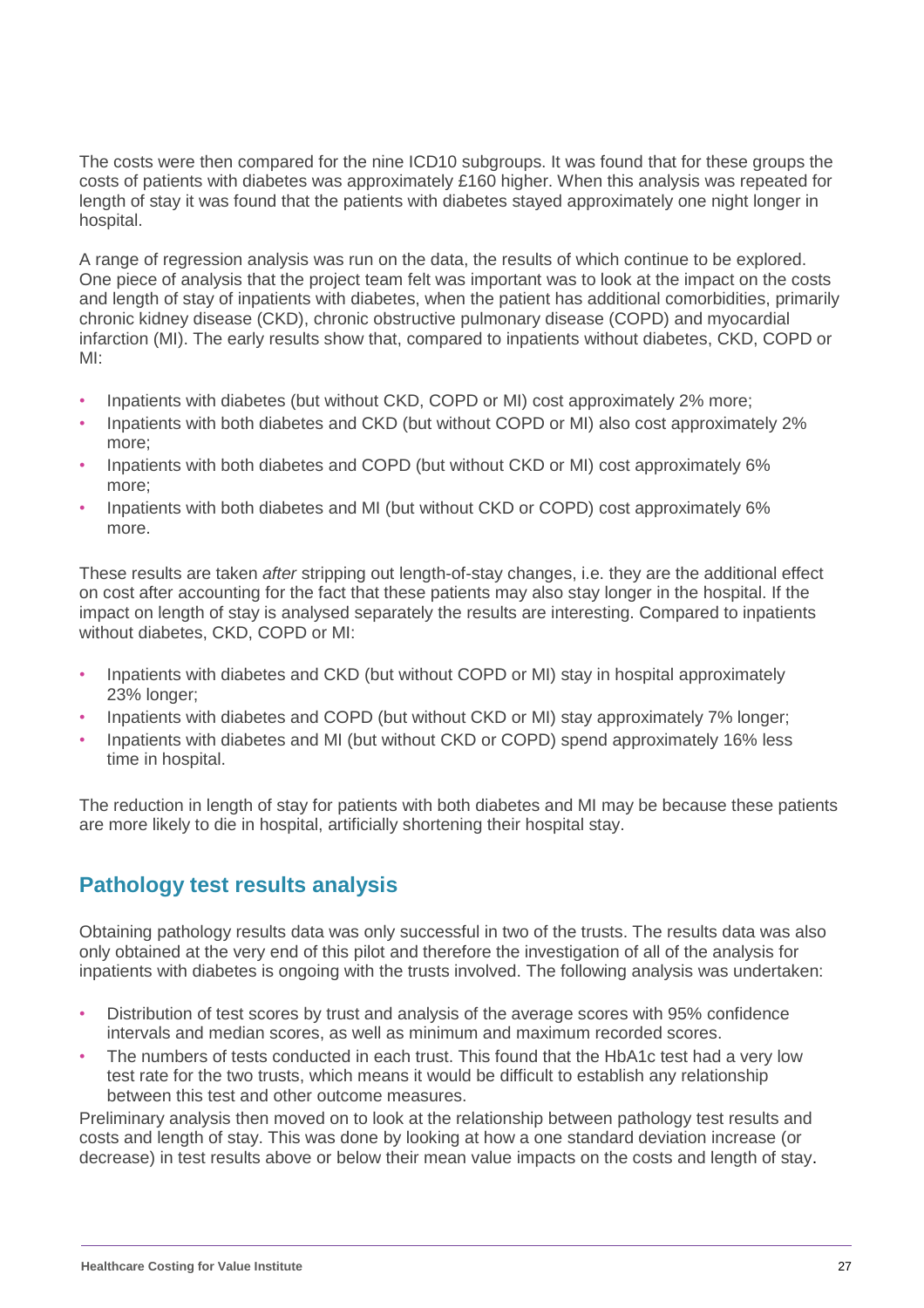The early findings showed that:

- An increase in creatinine by one standard deviation increases cost by approximately 2.2%.
- A decrease in GFR by one standard deviation increases cost by approximately 3.0%.
- There is no statistically significant effect of HBA1C on cost, which is unsurprising given we have only very limited data on this.

It is important to note that the results of the analysis on inpatients with diabetes are still being investigated. It took far longer than the project team expected to obtain the data and therefore less time was available to scrutinise the analysis and undertake further work. However, the preliminary analysis has shown that it is possible to link costs to some basic outcome measures for inpatients with diabetes. In particular, at the start of the project pathology test results data had not previously been obtained or used by the costing teams. Two trusts managed to obtain this data and some interesting analysis has been possible on it. The trusts will now work to better understand the analysis and interpret the findings onto the care being given to inpatients with diabetes.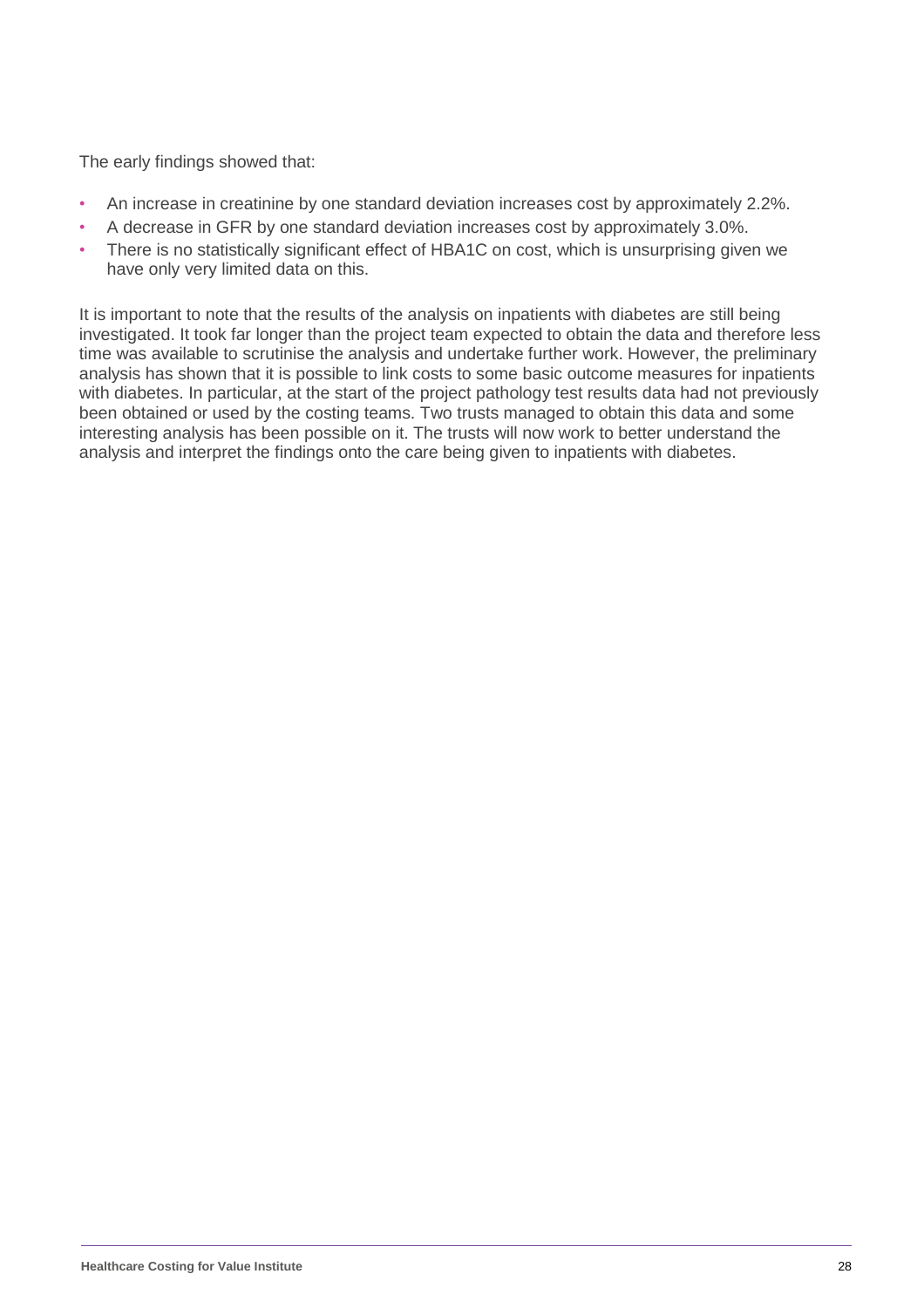### **Appendix 4 About the HFMA and the Healthcare Costing for Value Institute**

#### **About the HFMA**

The Healthcare Financial Management Association (HFMA) is the UK representative body for finance professionals working in the NHS and the wider healthcare sector. Our aim is to support the NHS finance function, to promote good practice in financial management and to improve the general understanding of NHS finance issues.

Our work is informed by a number of committees and special interest groups made up of healthcare finance practitioners. We publish numerous guides and briefings aimed at finance professionals, nonexecutive directors and non-finance staff. We also provide training and development opportunities – including a suite of web based learning modules – across all of these groups.

#### **About the Healthcare Costing for Value Institute**

The HFMA Healthcare Costing for Value Institute provides a platform for support and ideas exchange helping NHS provider and commissioner organisations to:

- Apply the theory of value-based healthcare in practice
- Improve patient-level costing
- Maximise the value of patient-level costing information

NHS organisations can join the Institute as a member in order to access the training, resources and wider programme. For enquires about membership to the Healthcare Costing for Value Institute, please contact [richard.sawyer@hfma.org.uk.](mailto:richard.sawyer@hfma.org.uk)